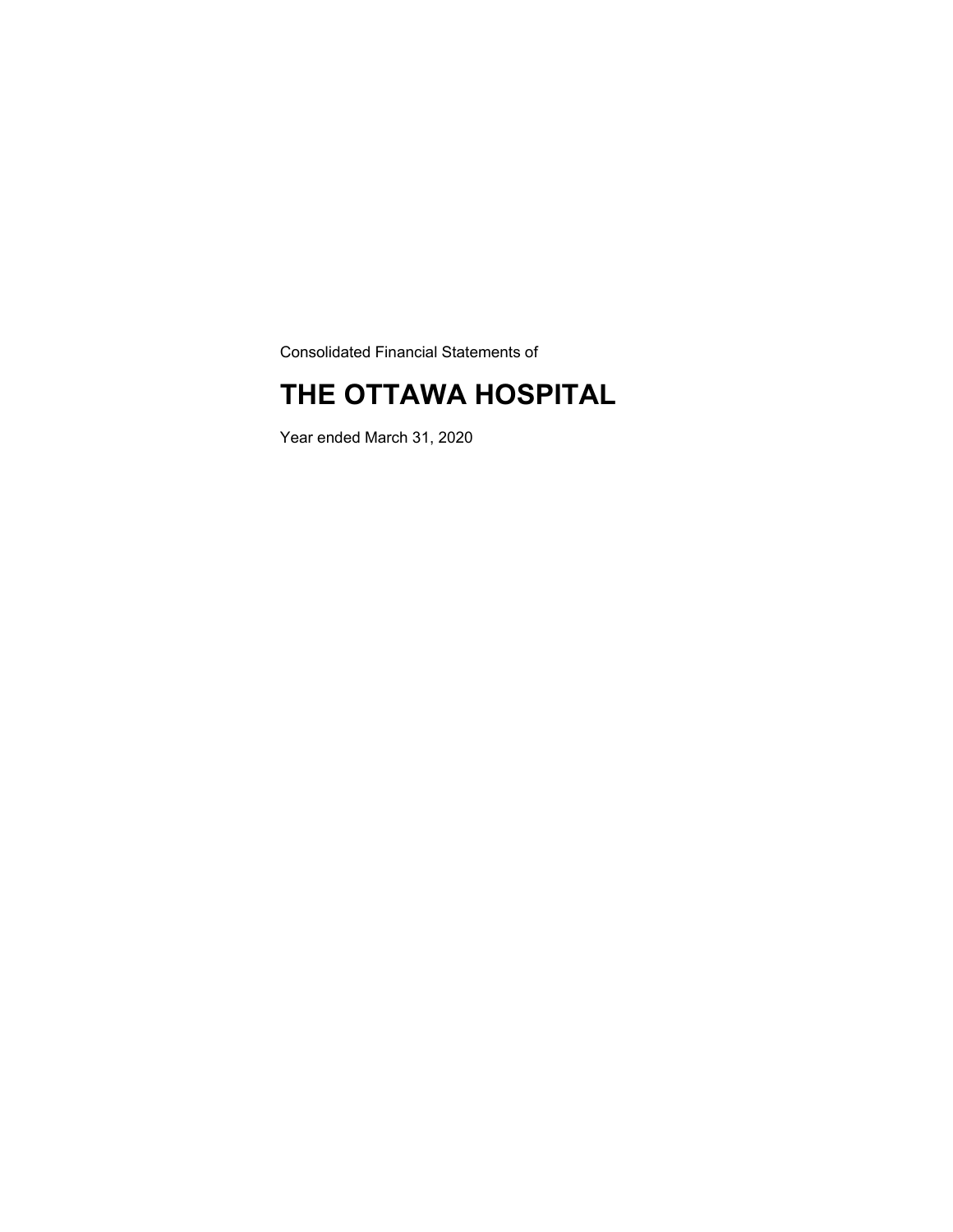Table of Contents

Year ended March 31, 2020

|                                           | Page |
|-------------------------------------------|------|
| <b>Independent Auditors' Report</b>       |      |
| <b>Consolidated Financial Statements:</b> |      |
|                                           |      |
|                                           |      |
|                                           |      |
|                                           |      |
|                                           |      |
|                                           |      |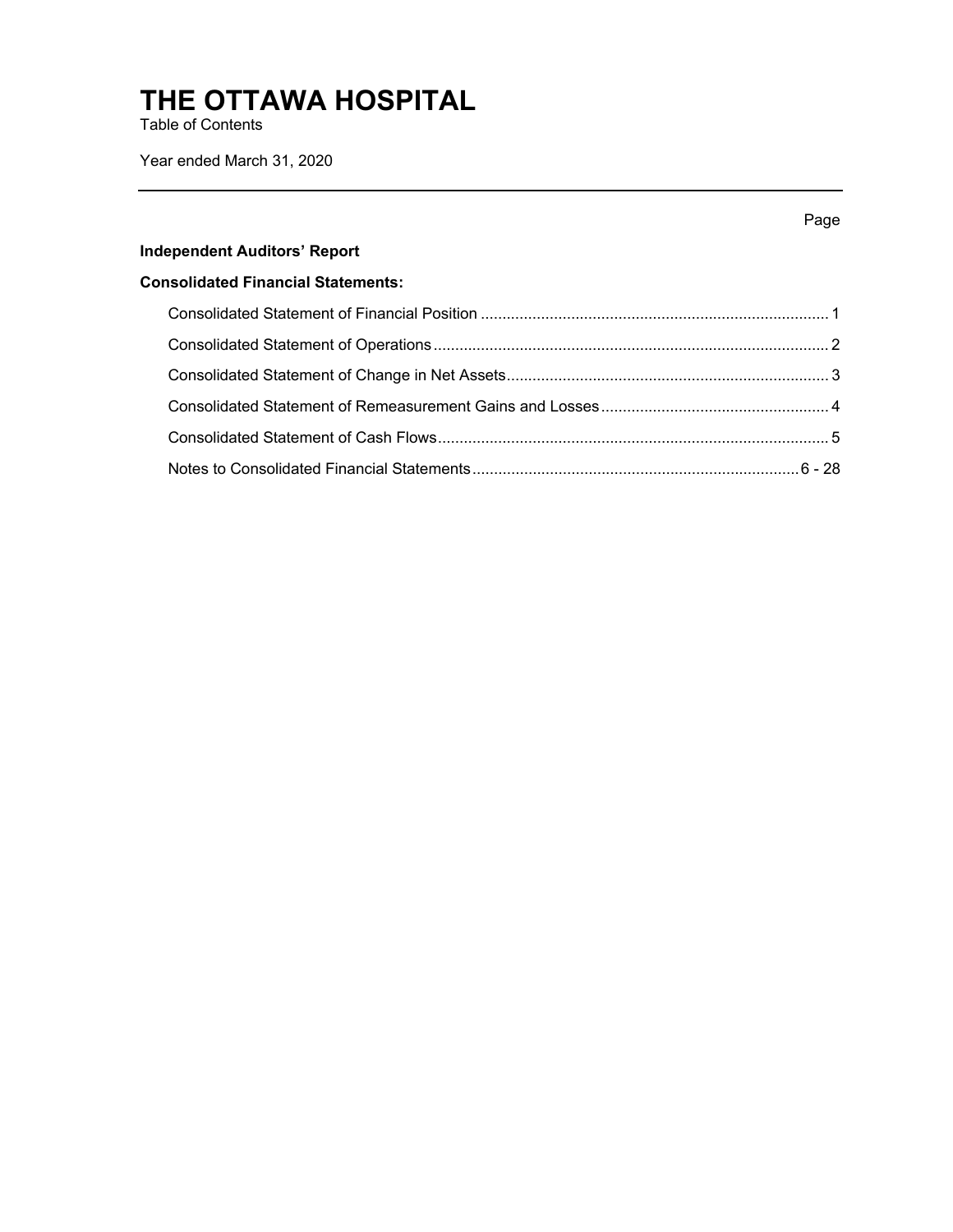

KPMG LLP 150 Elgin Street, Suite 1800 Ottawa ON K2P 2P8 Canada Telephone 613-212-5764 Fax 613-212-2896

### **INDEPENDENT AUDITORS' REPORT**

To the Board of Governors of The Ottawa Hospital and the Ministry of Health of Ontario

### *Opinion*

We have audited the consolidated financial statements of The Ottawa Hospital, which comprise:

- the consolidated statement of financial position as at March 31, 2020
- the consolidated statement of operations for the year then ended
- the consolidated statement of changes in net assets for the year then ended
- the consolidated statement of remeasurement gains and losses for the year then ended
- the consolidated statement of cash flows for the year then ended
- and notes to the consolidated financial statements, including a summary of significant accounting policies

(Hereinafter referred to as the "financial statements").

In our opinion, the accompanying financial statements, present fairly, in all material respects, the consolidated financial position of The Ottawa Hospital as at March 31, 2020, and its consolidated results of operations and its consolidated cash flows for the year then ended in accordance with Canadian public sector accounting standards.

### *Basis for Opinion*

 We conducted our audit in accordance with Canadian generally accepted auditing standards. Our responsibilities under those standards are further described in the "Auditors' Responsibilities for the Audit of the Financial Statements" section of our auditors' report.

We are independent of The Ottawa Hospital in accordance with the ethical requirements that are relevant to our audit of the financial statements in Canada and we have fulfilled our other responsibilities in accordance with these requirements.

We believe that the audit evidence we have obtained is sufficient and appropriate to provide a basis for our opinion.

### *Other Information*

Management is responsible for the other information. Other information comprises:

• the information, other than the financial statements and the auditors' report thereon, included in a document likely to be entitled "Annual Report"

 not and will not express any form of assurance conclusion thereon. Our opinion on the financial statements does not cover the other information and we do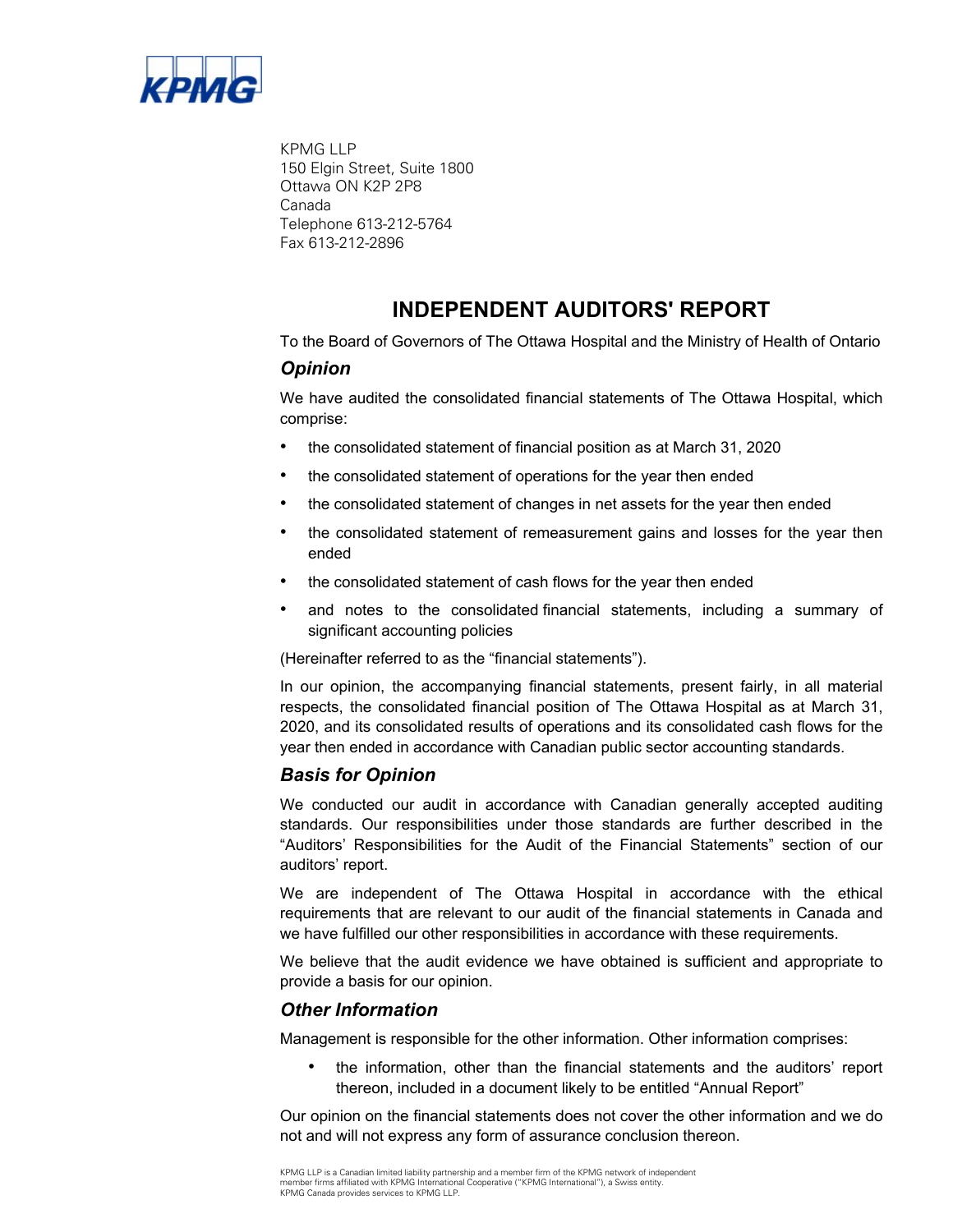

Page 2

In connection with our audit of the financial statements, our responsibility is to read the other information identified above and, in doing so, consider whether the other information is materially inconsistent with the financial statements or our knowledge obtained in the audit and remain alert for indications that the other information appears to be materially misstated.

The information, other than the financial statements and the auditors' report thereon, included in a document likely entitled "Annual Report" is expected to be made available to us after the date of this auditors' report. If, based on the work we will perform on this other information, we conclude that there is a material misstatement of this other information, we are required to report that fact to those charged with governance.

### *Responsibilities of Management and Those Charged with Governance for the Financial Statements*

Management is responsible for the preparation and fair presentation of the financial statements in accordance with Canadian public sector accounting standards, and for such internal control as management determines is necessary to enable the preparation of financial statements that are free from material misstatement, whether due to fraud or error.

In preparing the financial statements, management is responsible for assessing The Ottawa Hospital's ability to continue as a going concern, disclosing as applicable, matters related to going concern and using the going concern basis of accounting unless management either intends to liquidate The Ottawa Hospital or to cease operations, or has no realistic alternative but to do so.

Those charged with governance are responsible for overseeing The Ottawa Hospital's financial reporting process.

### *Auditors' Responsibilities for the Audit of the Financial Statements*

 Our objectives are to obtain reasonable assurance about whether the financial statements as a whole are free from material misstatement, whether due to fraud or error, and to issue an auditors' report that includes our opinion.

Reasonable assurance is a high level of assurance, but is not a guarantee that an audit conducted in accordance with Canadian generally accepted auditing standards will always detect a material misstatement when it exists.

Misstatements can arise from fraud or error and are considered material if, individually or in the aggregate, they could reasonably be expected to influence the economic decisions of users taken on the basis of the financial statements.

As part of an audit in accordance with Canadian generally accepted auditing standards, we exercise professional judgment and maintain professional skepticism throughout the audit.

We also:

 those risks, and obtain audit evidence that is sufficient and appropriate to provide a • Identify and assess the risks of material misstatement of the financial statements, whether due to fraud or error, design and perform audit procedures responsive to basis for our opinion.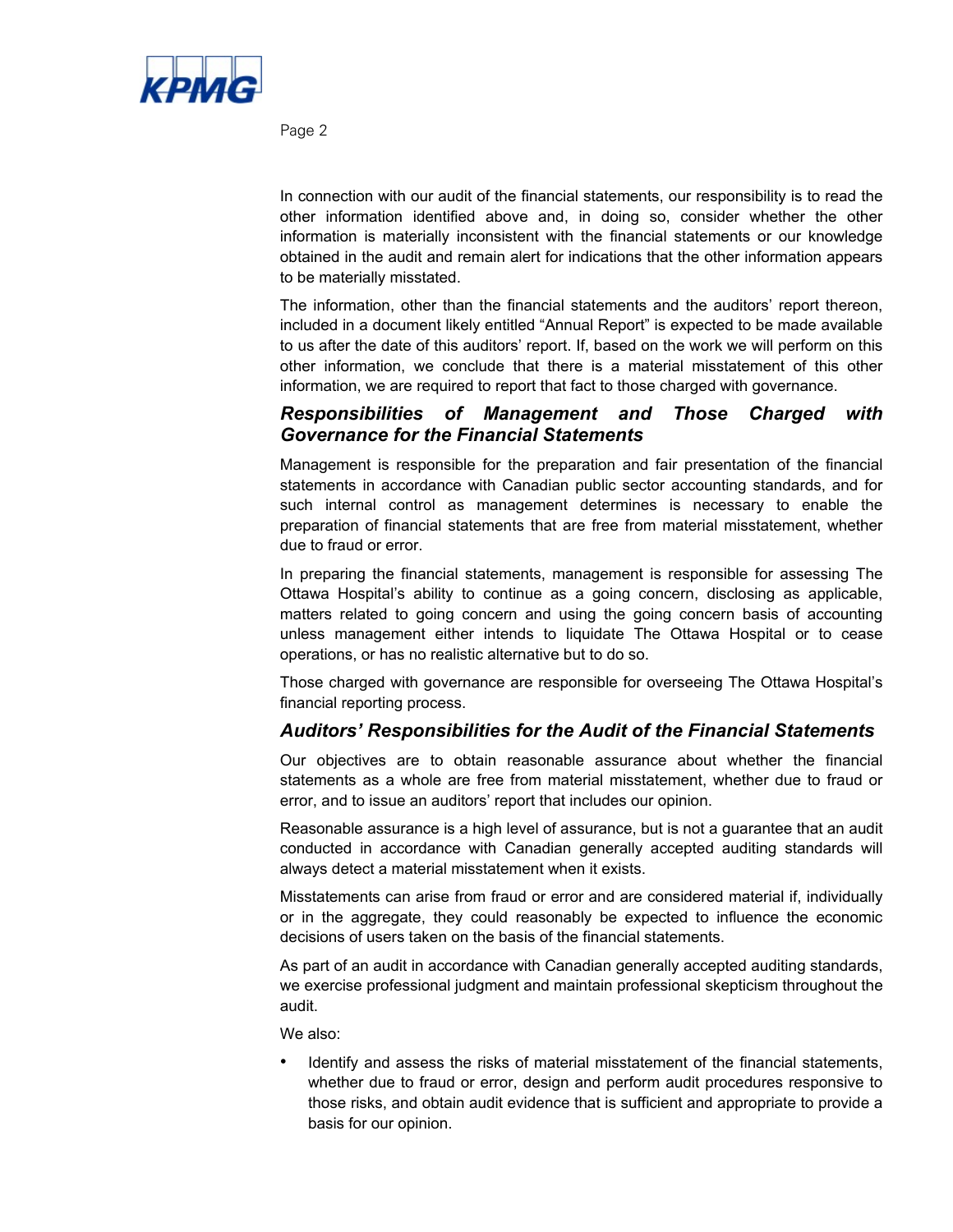

Page 3

The risk of not detecting a material misstatement resulting from fraud is higher than for one resulting from error, as fraud may involve collusion, forgery, intentional omissions, misrepresentations, or the override of internal control.

- Obtain an understanding of internal control relevant to the audit in order to design audit procedures that are appropriate in the circumstances, but not for the purpose of expressing an opinion on the effectiveness of The Ottawa Hospital's internal control.
- Evaluate the appropriateness of accounting policies used and the reasonableness of accounting estimates and related disclosures made by management.
- The Ottawa Hospital's ability to continue as a going concern. If we conclude that a inadequate, to modify our opinion. Our conclusions are based on the audit • Conclude on the appropriateness of management's use of the going concern basis of accounting and, based on the audit evidence obtained, whether a material uncertainty exists related to events or conditions that may cast significant doubt on material uncertainty exists, we are required to draw attention in our auditors' report to the related disclosures in the financial statements or, if such disclosures are evidence obtained up to the date of our auditors' report. However, future events or conditions may cause The Ottawa Hospital to cease to continue as a going concern.
- Evaluate the overall presentation, structure and content of the financial statements, including the disclosures, and whether the financial statements represent the underlying transactions and events in a manner that achieves fair presentation.
- Communicate with those charged with governance regarding, among other matters, the planned scope and timing of the audit and significant audit findings, including any significant deficiencies in internal control that we identify during our audit.
- Obtain sufficient appropriate audit evidence regarding the financial information of the entities or business activities within the Group Entity to express an opinion on the financial statements. We are responsible for the direction, supervision and performance of the group audit. We remain solely responsible for our audit opinion.

 $KPMG$  14P

Chartered Professional Accountants, Licensed Public Accountants Ottawa, Canada June 24, 2020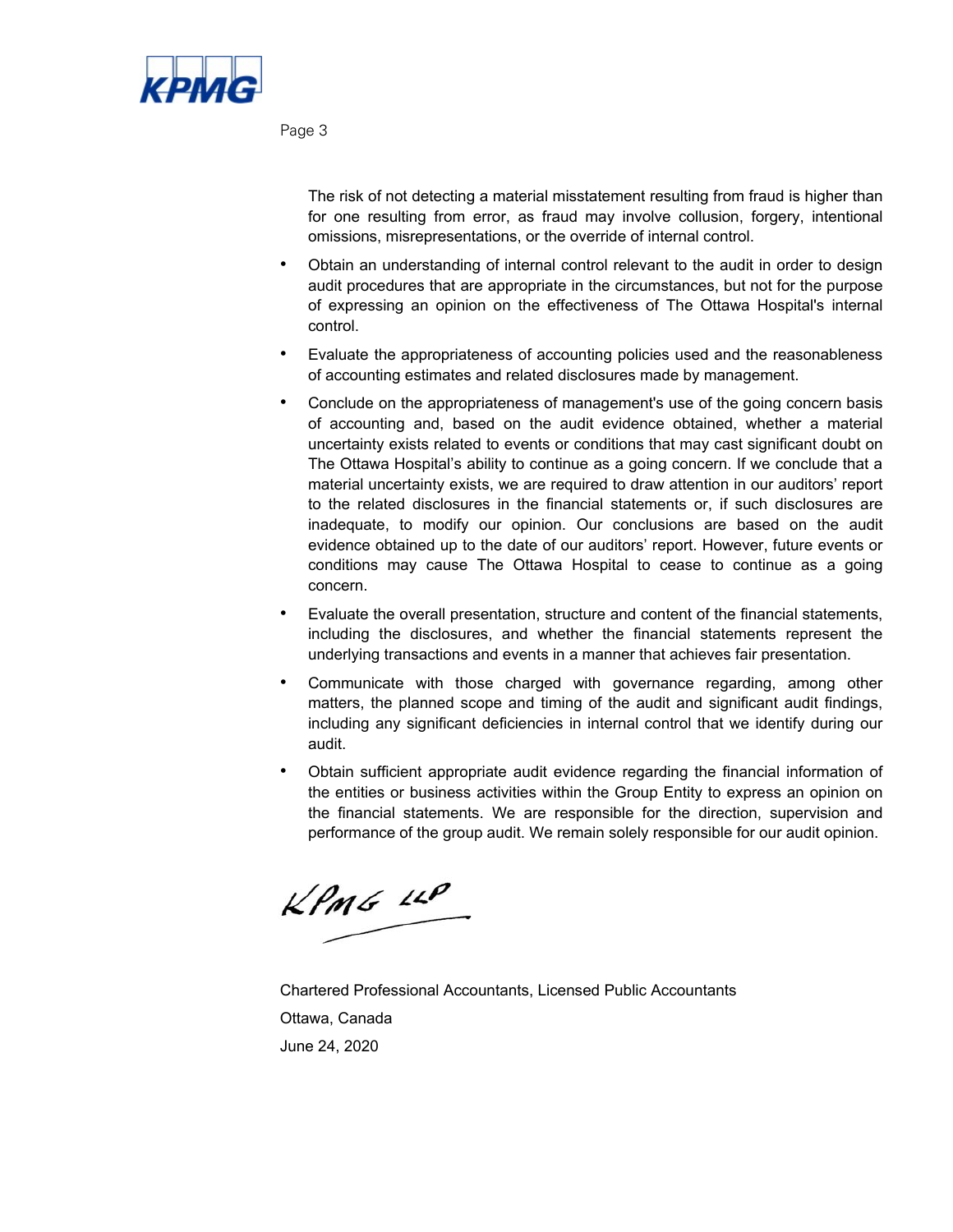**Consolidated Statement of Financial Position** 

March 31, 2020, with comparative information for 2019 (In thousands of dollars)

|                                                           | 2020            |                          | 2019      |
|-----------------------------------------------------------|-----------------|--------------------------|-----------|
| Assets                                                    |                 |                          |           |
| Current assets:                                           |                 |                          |           |
| Cash                                                      | \$<br>51,890    | \$                       | 58,078    |
| Short-term investments                                    | 1,754           |                          | 2,037     |
| Accounts receivable (note 2)                              | 126,777         |                          | 89,181    |
| Inventories                                               | 18,296          |                          | 16,981    |
| Prepaid expenses                                          | 14,609          |                          | 12,252    |
|                                                           | 213,326         |                          | 178,529   |
| Capital grants receivable (note 2)                        | 7,847           |                          | 53,505    |
| Assets restricted for capital purchases (note 3)          | 125,061         |                          | 114,264   |
| Capital assets (note 4)                                   | 906,589         |                          | 857,522   |
| Funds held in trust (note 5)                              | 26,966          |                          | 28,657    |
|                                                           | \$<br>1,279,789 | $\overline{\mathcal{L}}$ | 1,232,477 |
| $\lambda$                                                 |                 |                          |           |
| <b>Liabilities and Net Assets</b>                         |                 |                          |           |
| <b>Current liabilities:</b>                               |                 |                          |           |
| Accounts payable and accrued liabilities                  | \$<br>259,110   | S                        | 239,232   |
| Deferred contributions                                    | 18,283          |                          | 13,940    |
| Current portion of long-term debt (note 8)                | 10,946          |                          | 7,278     |
|                                                           | 288,339         |                          | 260,450   |
| Employee future benefits (note 7)                         | 68,274          |                          | 65,315    |
| Long-term debt (note 8)                                   | 136,268         |                          | 83,005    |
| Derivative liability (note 8)                             | 12,636          |                          | 4,029     |
| Other long-term liability (note 4(c))                     |                 |                          | 50,807    |
| Deferred contributions related to capital assets (note 9) | 614,994         |                          | 589,610   |
| Funds held in trust (note 5)                              | 26,966          |                          | 28,657    |
| Net assets (deficiency):                                  |                 |                          |           |
| Investment in capital assets (note 10)                    | 209,084         |                          | 241,445   |
| Unrestricted deficiency                                   | (64, 136)       |                          | (86, 812) |
|                                                           | 144,948         |                          | 154,633   |
| Accumulated remeasurement losses                          | (12, 636)       |                          | (4,029)   |
|                                                           | 132,312         |                          | 150,604   |
| Commitments, contingencies and guarantees (note 14)       |                 |                          |           |
|                                                           |                 |                          |           |

| m<br>٠D | . . | ___<br>---<br>.<br>. | $\mathbf{r}$<br>æ<br>vo | 00 C<br>ے ت<br>. |
|---------|-----|----------------------|-------------------------|------------------|
|         |     |                      |                         |                  |

See accompanying notes to consolidated financial statements.

On behalf of the Board: Chairman President and CEO

 $\mathbf{1}$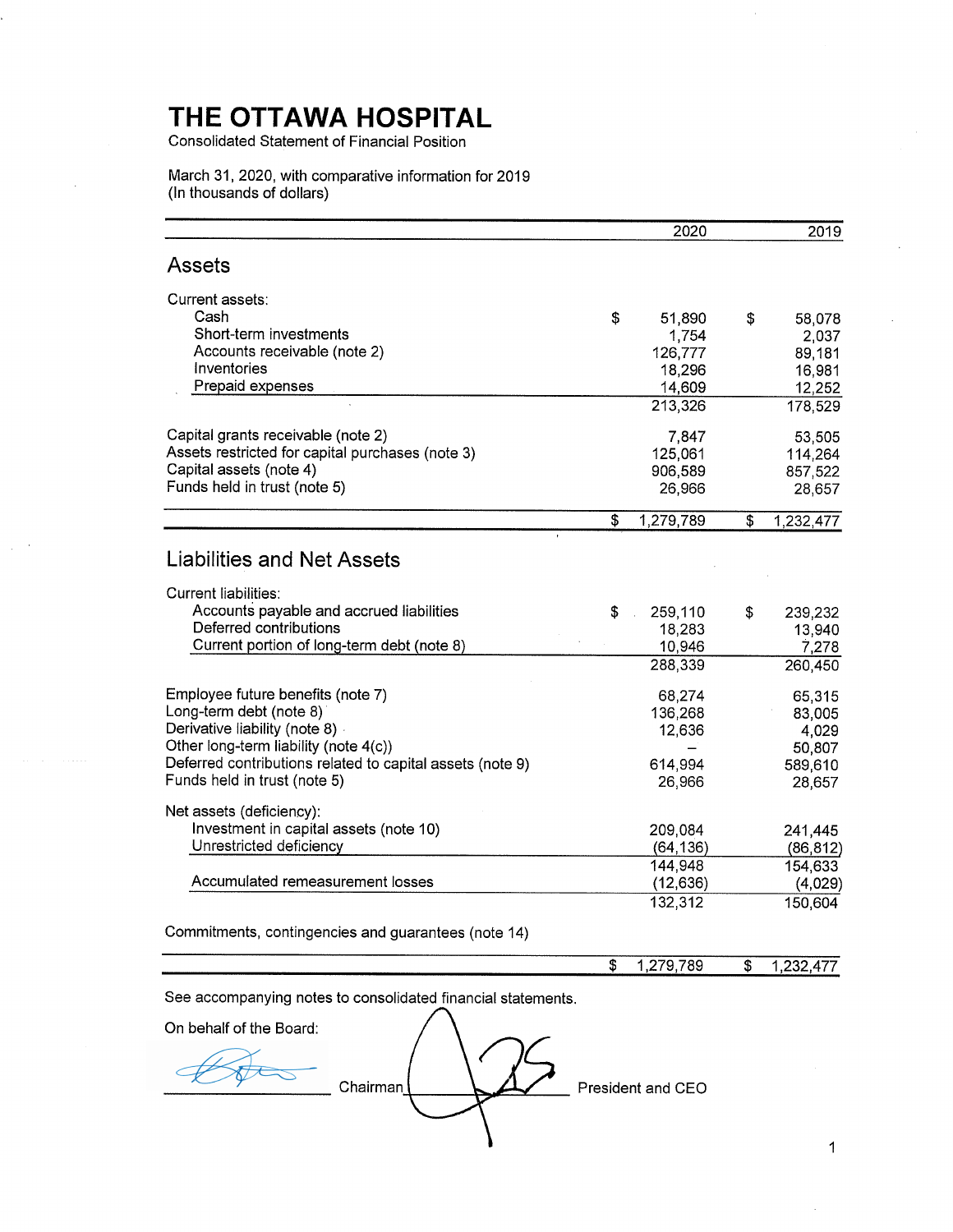Consolidated Statement of Operations

Year ended March 31, 2020, with comparative information for 2019 (In thousands of dollars)

|                                                   | 2020            | 2019            |
|---------------------------------------------------|-----------------|-----------------|
| Revenue:                                          |                 |                 |
| <b>Funding from Governments</b>                   | \$<br>1,097,861 | \$<br>1,068,180 |
| <b>Patient services</b>                           | 161,602         | 156,383         |
| Recoveries and other operating                    | 87,987          | 75,311          |
| Preferred accommodation                           | 11,470          | 11,618          |
| Marketed services                                 | 62,617          | 14,675          |
| Investment                                        | 2,913           | 2,519           |
| Amortization of deferred contributions related    |                 |                 |
| to major equipment (note 9)                       | 12,563          | 11,594          |
| ConnectingOntario Northern and Eastern Region     |                 |                 |
| program (note 15)                                 |                 | 3,730           |
|                                                   | 1,437,013       | 1,344,010       |
|                                                   |                 |                 |
| Expenses:                                         |                 |                 |
| Salaries and wages                                | 664,223         | 637,091         |
| Employee benefits                                 | 183,622         | 174,048         |
| Supplies and other operating                      | 282,117         | 241,762         |
| Medical and surgical supplies                     | 115,067         | 110,254         |
| Medical staff remuneration                        | 70,960          | 67,722          |
| <b>Drugs</b>                                      | 87,926          | 76,638          |
| Interest                                          | 1,728           | 799             |
| Amortization of major equipment                   | 36,438          | 29,858          |
| ConnectingOntario Northern and Eastern Region     |                 |                 |
| program (note 15)                                 |                 | 3,730           |
|                                                   | 1,442,081       | 1,341,902       |
|                                                   |                 |                 |
| Excess (deficiency) of revenue over expenses      |                 |                 |
| before undernoted items                           | (5,068)         | 2,108           |
|                                                   |                 |                 |
| Parking revenue                                   | 19,776          | 19,984          |
| Parking expenses                                  | (8,894)         | (9, 859)        |
| Amortization of deferred contributions related to |                 |                 |
| buildings (note 9)                                | 25,954          | 21,547          |
| Amortization of buildings and land improvements   | (41, 453)       | (36, 622)       |
|                                                   | \$              | \$              |
| Deficiency of revenue over expenses               | (9,685)         | (2, 842)        |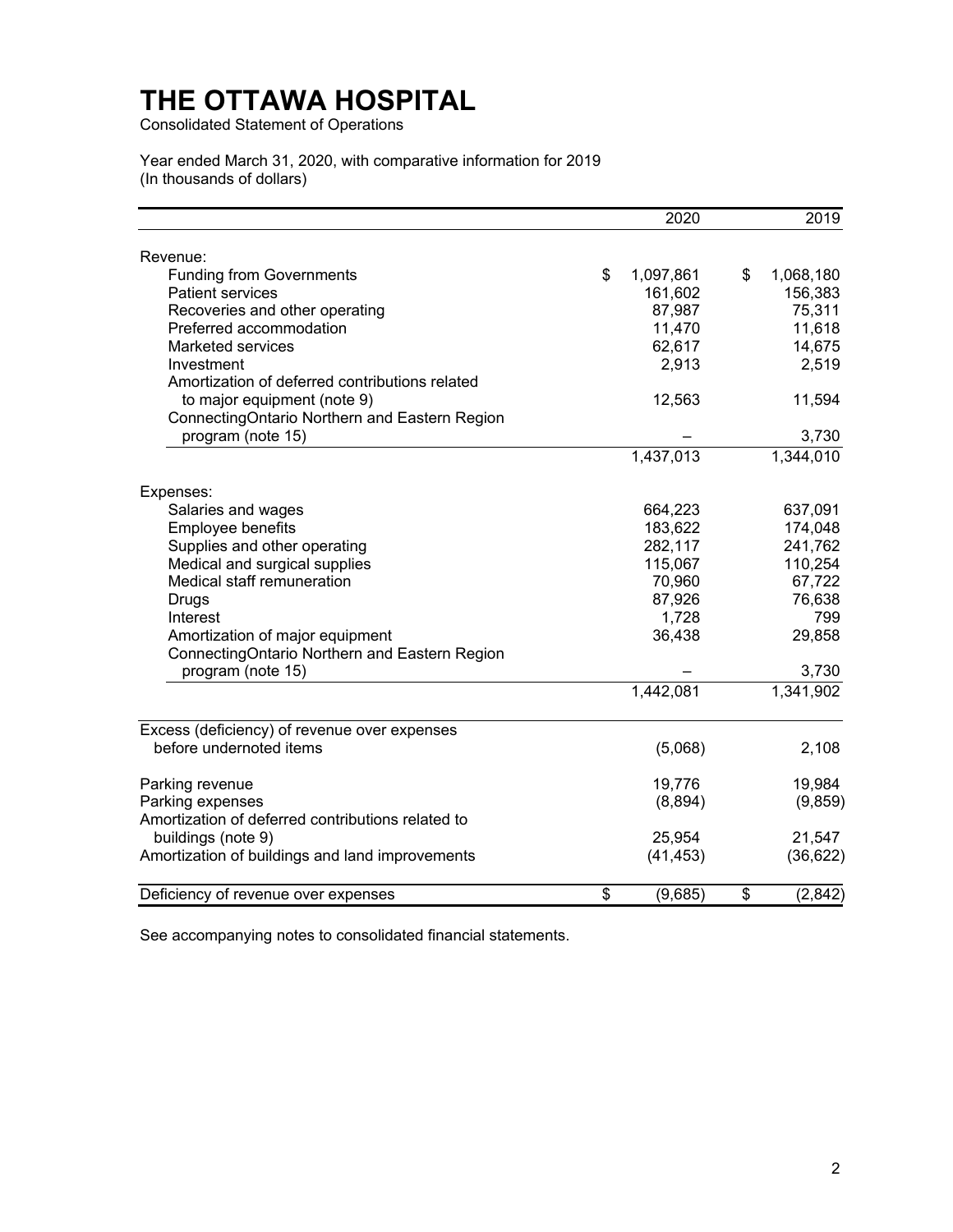Consolidated Statement of Changes in Net Assets

Year ended March 31, 2020, with comparative information for 2019 (In thousands of dollars)

|                                                         | Investment in<br>capital assets | Unrestricted    | Total<br>2020 |    | Total<br>2019 |
|---------------------------------------------------------|---------------------------------|-----------------|---------------|----|---------------|
| Balance, beginning of year                              | \$<br>241.445                   | \$<br>(86, 812) | \$<br>154.633 | S  | 124,875       |
| Deficiency of revenue over<br>expenses                  |                                 | (9,685)         | (9,685)       |    | (2,842)       |
| Net change in investment in<br>capital assets (note 10) | (32, 361)                       | 32,361          |               |    |               |
| Contribution of land (note 4(d))                        |                                 |                 |               |    | 32,600        |
| Balance, end of year                                    | \$<br>209.084                   | \$<br>(64, 136) | \$<br>144.948 | \$ | 154,633       |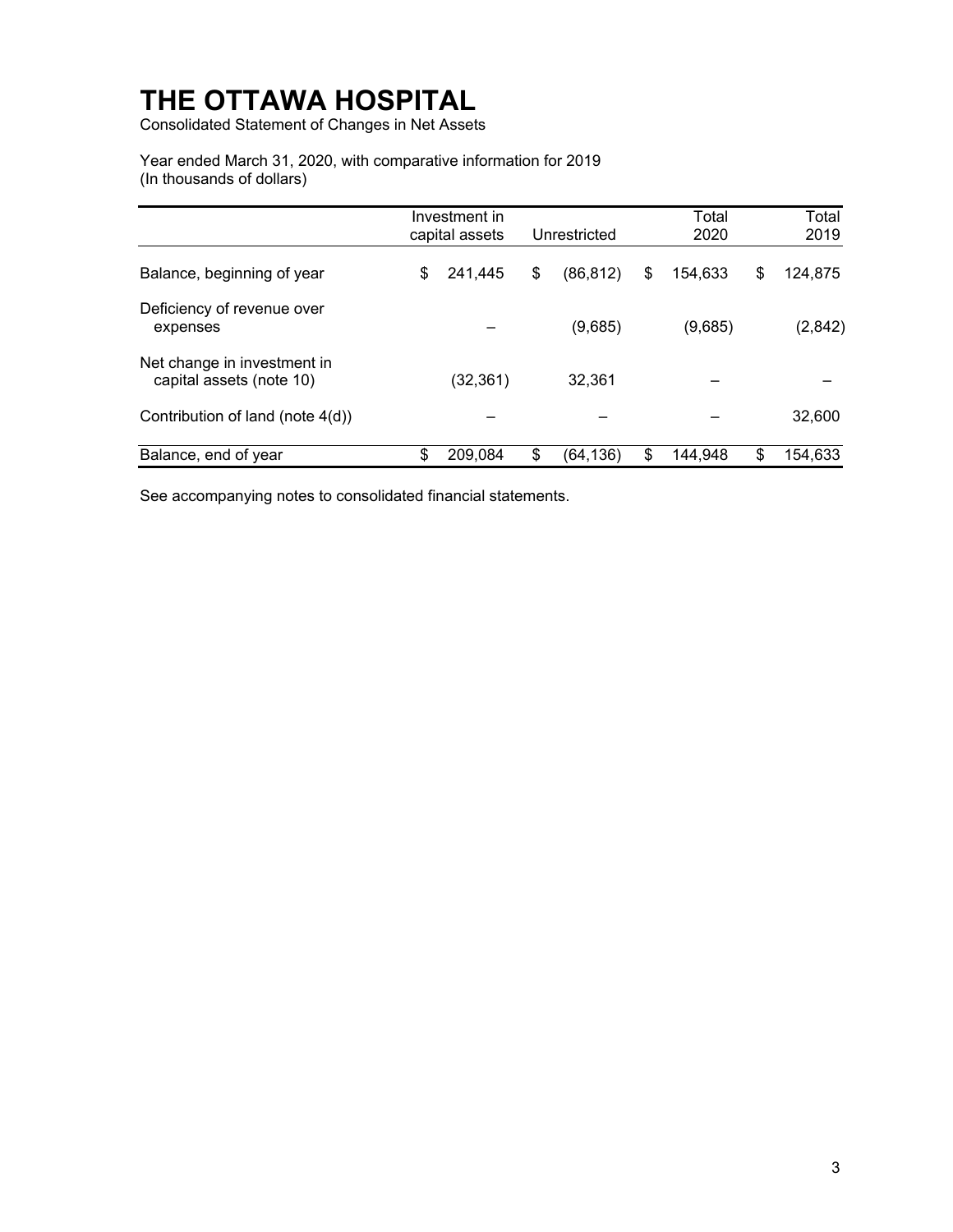Consolidated Statement of Remeasurement Gains and Losses

Year ended March 31, 2020, with comparative information for 2019 (In thousands of dollars)

|                                                           | 2020           | 2019          |
|-----------------------------------------------------------|----------------|---------------|
| Accumulated remeasurement losses,<br>beginning of year    | \$<br>(4,029)  | \$<br>(258)   |
| Unrealized losses attributable to:<br>Derivative (note 8) | (8,607)        | (3,771)       |
| Accumulated remeasurement losses,<br>end of year          | \$<br>(12,636) | \$<br>(4,029) |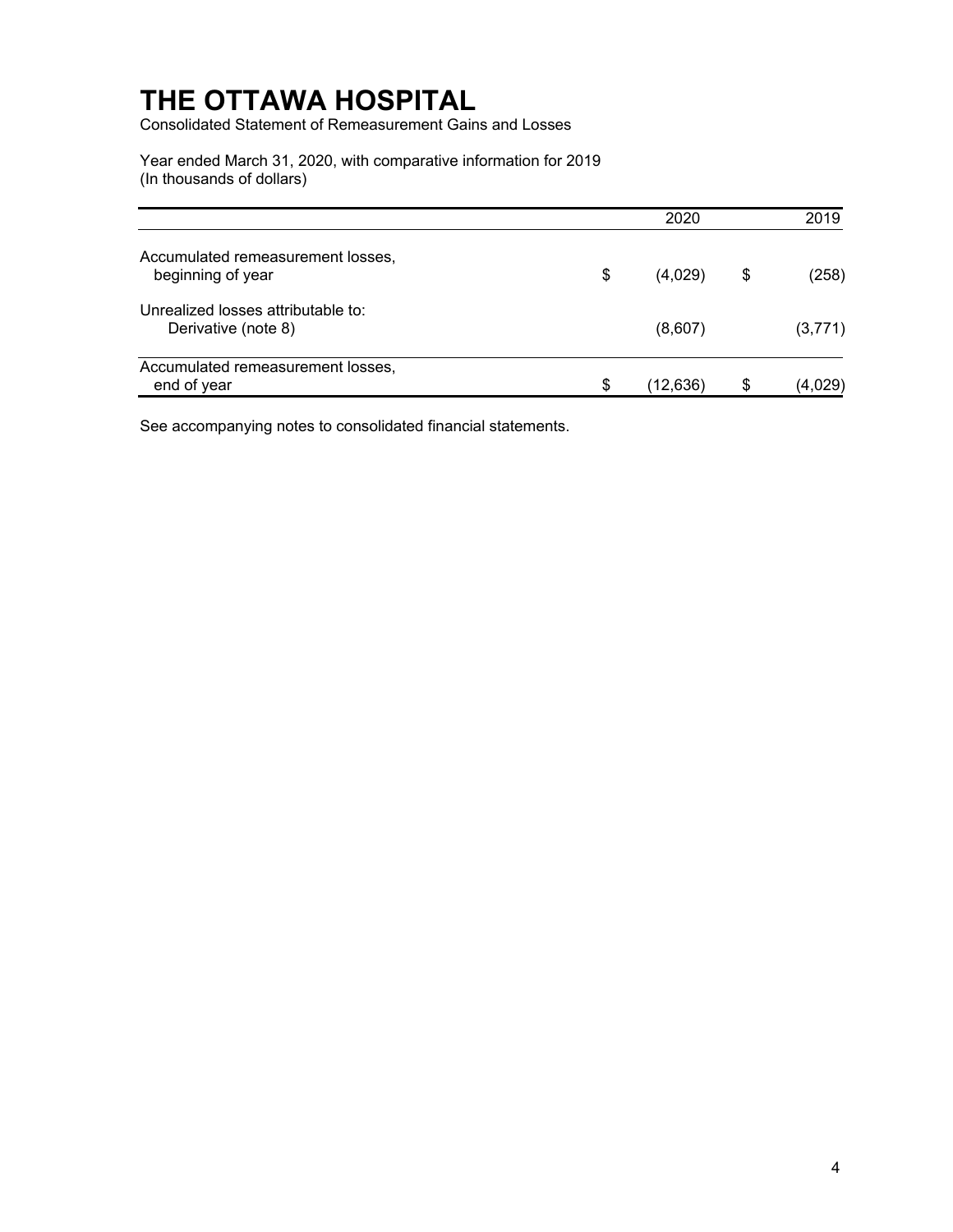Consolidated Statement of Cash Flows

Year ended March 31, 2020, with comparative information for 2019 (In thousands of dollars)

|                                                   | 2020          | 2019          |
|---------------------------------------------------|---------------|---------------|
| Cash provided by (used for):                      |               |               |
| Operating activities:                             |               |               |
| Deficiency of revenue over expenses               | \$<br>(9,685) | \$<br>(2,842) |
| Items not involving cash:                         |               |               |
| Amortization of capital assets                    | 77,753        | 66,480        |
| Amortization of deferred contributions            |               |               |
| related to capital assets (note 9)                | (38, 517)     | (33, 141)     |
| Loss on disposal of capital assets                | 138           | 128           |
| Net increase in employee future benefits (note 7) | 2,959         | 2,249         |
| Net increase (decrease) in other long-term        |               |               |
| liability                                         | (50, 807)     | 19,780        |
| Net change in non-cash operating working          |               |               |
| capital (note 11)                                 | (16, 764)     | 50,074        |
|                                                   | (34, 923)     | 102,728       |
| Financing activities:                             |               |               |
| Deferred contributions related to capital assets  |               |               |
| received (note 9)                                 | 63,901        | 50,778        |
| Repayment of long-term debt                       | (5, 523)      | (1,610)       |
| Proceeds from long-term debt                      | 62,454        | 59,196        |
|                                                   | 120,832       | 108,364       |
| Investing activities:                             |               |               |
| Purchase of capital assets                        | (126, 958)    | (136,007)     |
| Net decrease (increase) in capital grants         |               |               |
| receivable                                        | 45,658        | (8,698)       |
| Net increase in assets restricted                 |               |               |
| for capital purchases                             | (10, 797)     | (16, 243)     |
|                                                   | (92,097)      | (160, 948)    |
| Net increase (decrease) in cash during the year   | (6, 188)      | 50,144        |
|                                                   |               |               |
| Cash, beginning of year                           | 58,078        | 7,934         |
| Cash, end of year                                 | \$<br>51,890  | \$<br>58,078  |
|                                                   |               |               |
| Consisting of:                                    |               |               |
| Operating cash                                    | \$<br>40,931  | \$<br>49,257  |
| Restricted cash for HIROC Claim Defense           |               |               |
| Fund (note 14 (b))                                | 10,959        | 8,821         |
|                                                   |               |               |
|                                                   | \$<br>51,890  | \$<br>58,078  |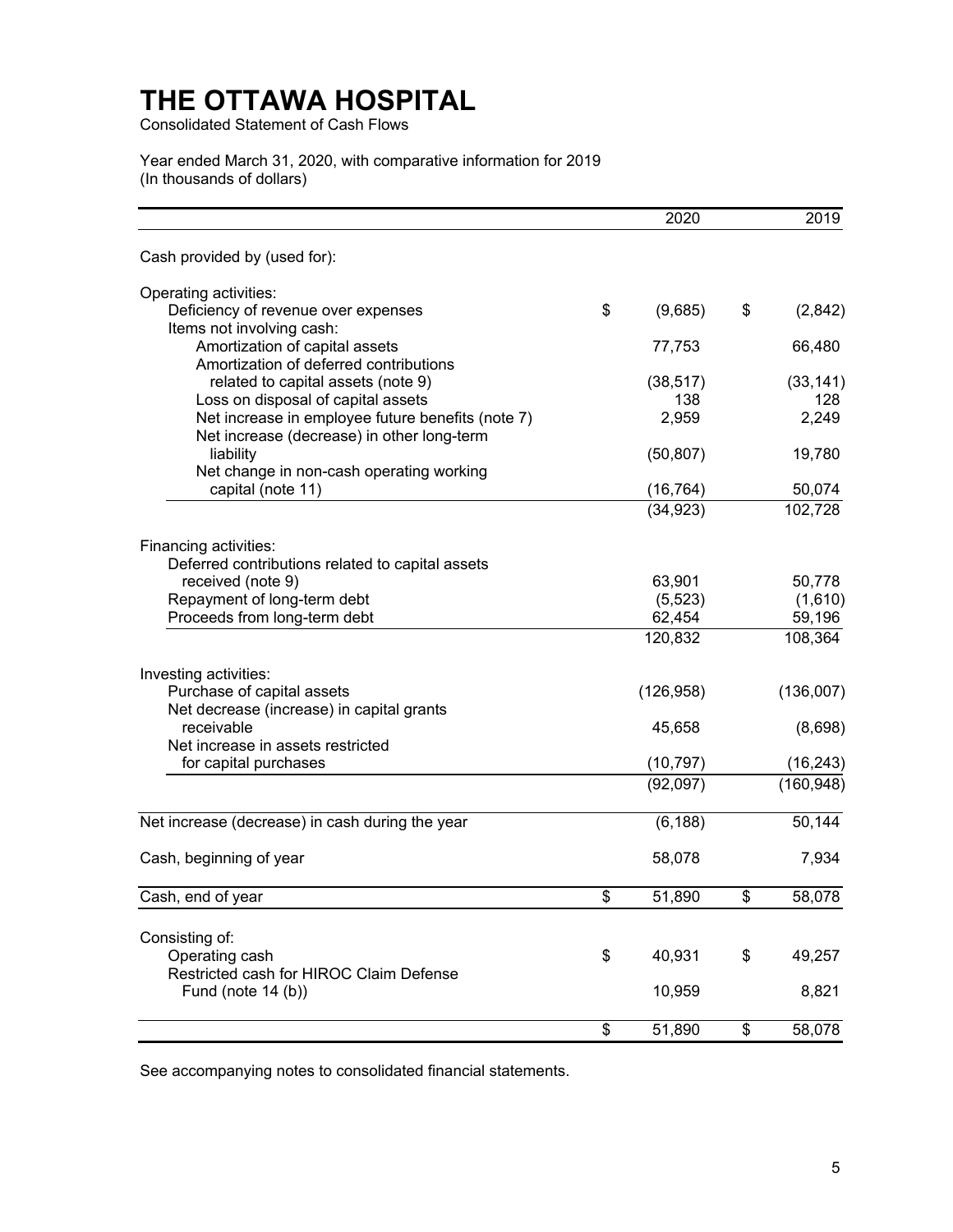Notes to Consolidated Financial Statements

Year ended March 31, 2020 (In thousands of dollars)

> The Ottawa Hospital (the "Hospital") is an academic health sciences centre and is principally involved in providing health care services to the Champlain Local Health Integration Network. The Hospital is a registered charity under the Income Tax Act (Canada) and accordingly, is exempt from income taxes.

### **1. Significant accounting policies:**

The consolidated financial statements have been prepared by management in accordance with Canadian public sector accounting standards including the 4200 standards for government notfor-profit organizations and reflect the following significant accounting policies:

(a) Basis of presentation:

These consolidated financial statements reflect the assets, liabilities and operations of the Hospital. The Hospital consolidates the financial activities of controlled entities that provide clinical services.

These consolidated financial statements include the assets, liabilities and operations of the University of Ottawa Heart Institute, a controlled entity. The University of Ottawa Heart Institute provides cardiac services to the patients of the Hospital. The business relationship between the Hospital and the University of Ottawa Heart Institute is governed by a service agreement pursuant to which clinical and administrative support is provided at fair market value, and premises are provided at no charge by the Hospital. The University of Ottawa Heart Institute is incorporated under the laws of Ontario and is a registered charity under the Income Tax Act and accordingly, is exempt from income taxes.

These consolidated financial statements do not include the assets, liabilities or operations of The Ottawa Hospital Residence Corporation, a controlled entity, nor the following entities where the Hospital has an economic interest including: The Ottawa Hospital Foundation, Ottawa Hospital Research Institute, Eastern Ontario Regional Laboratory Association Inc., its auxiliaries, Ottawa Hospitals Food Association, Ottawa Regional Hospital Linen Services Incorporated, and Champlain Health Supply Services. The summarized financial information of The Ottawa Hospital Residence Corporation is disclosed in note 13.

(b) Revenue recognition:

The Hospital follows the deferral method of accounting for contributions for not-for-profit organizations.

Under the Health Insurance Act and Regulations thereto, the Hospital is funded, primarily by the Province of Ontario, in accordance with budget arrangements established by the Ministry of Health of Ontario. Operating grants are recorded as revenue in the period to which they relate. Grants approved but not received at the end of an accounting period are accrued. Where a portion of a grant relates to a future period, it is deferred and recognized in that subsequent period.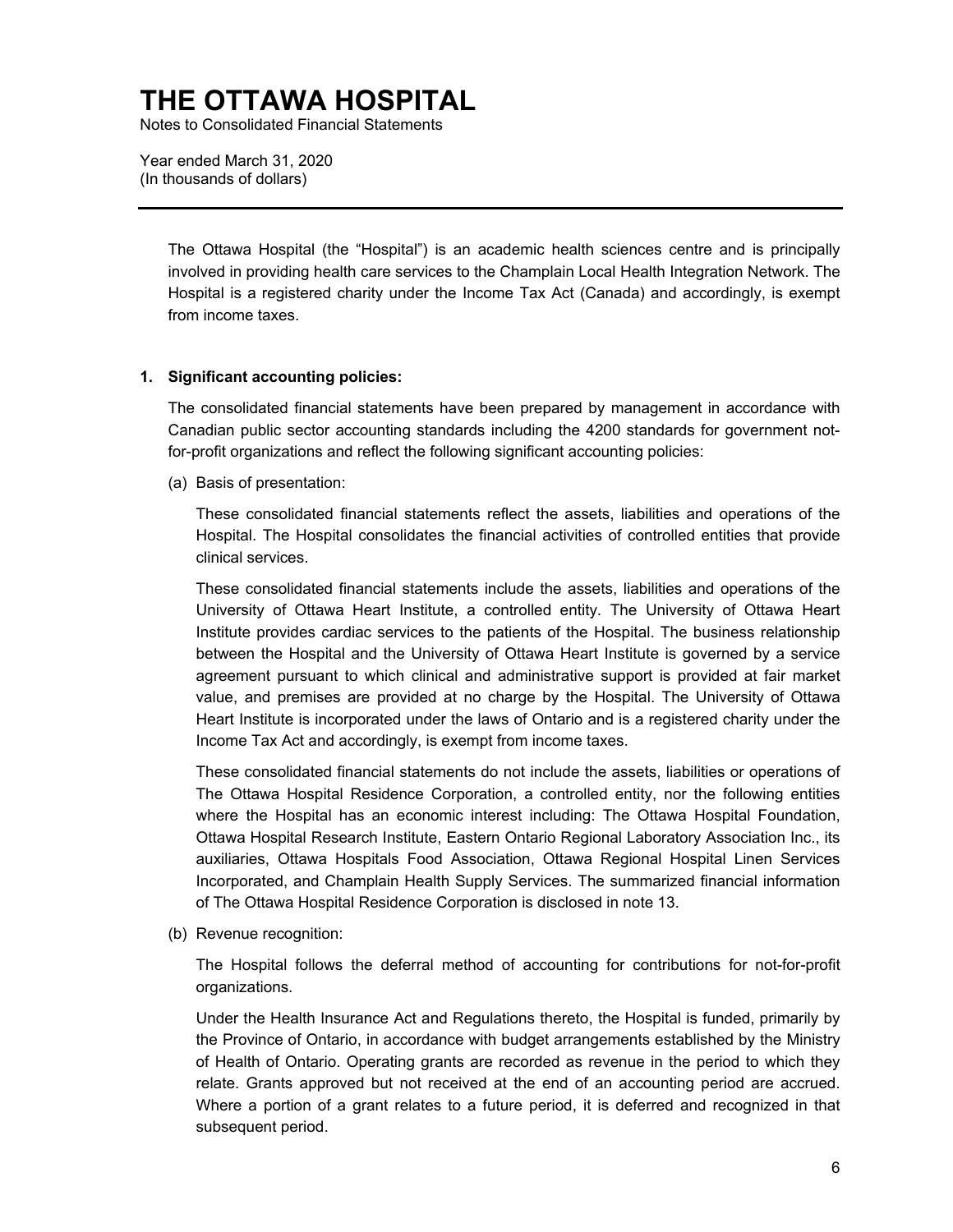Notes to Consolidated Financial Statements (continued)

Year ended March 31, 2020 (In thousands of dollars)

#### **1. Significant accounting policies (continued):**

(b) Revenue recognition (continued):

The Hospital receives funding for operations for certain programs from the Ministry of Health of Ontario. The final amount of operating revenue recorded cannot be determined until the Ministry of Health of Ontario has reviewed the Hospital's financial and statistical returns for the year. Any adjustments arising from the Ministry of Health of Ontario review are recorded in the period in which the adjustments are made.

Unrestricted contributions are recognized as revenue when received or receivable if the amount to be received can be reasonably estimated and collection is reasonably assured.

Externally restricted contributions are recognized as revenue when the conditions for the restriction have been met. Contributions restricted for the purchase of capital assets are deferred and amortized into revenue on a straight-line basis, at a rate corresponding with the amortization rate for the related capital assets.

Revenues from the patient services, preferred accommodation, marketed services and recoveries and other operating are recognized when the goods are sold or the services are provided.

Investment income recorded in the statement of operations consists of interest, dividends, and realized gains and losses, net of related fees. Unrealized gains and losses are recorded in the statement of remeasurement gains and losses.

(c) Contributed services:

A substantial number of volunteers contribute a significant amount of their time each year. Because of the difficulty in determining the fair value, contributed services are not recognized in the consolidated financial statements.

(d) Inventories:

Inventories are recorded at average cost and are valued at lower of cost and net realizable value. Net realizable value is the estimated selling price less the estimated costs necessary to make the sale.

(e) Financial instruments:

 The Hospital's financial instruments consist of cash, short-term investments, accounts receivable, capital grants receivable, assets restricted for capital purchases, derivative liability, funds held in trust, accounts payable and accrued liabilities and long-term debt.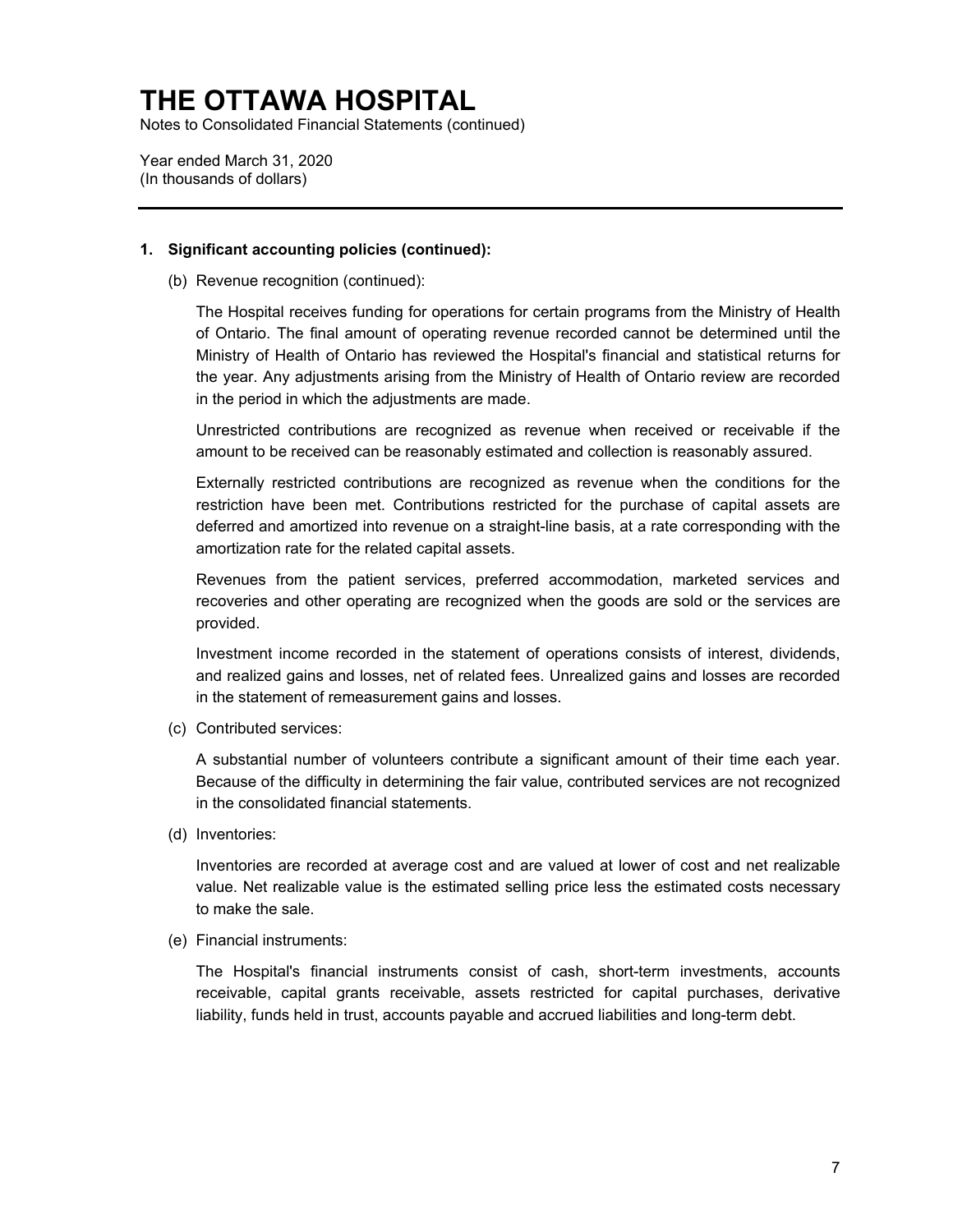Notes to Consolidated Financial Statements (continued)

Year ended March 31, 2020 (In thousands of dollars)

#### **1. Significant accounting policies (continued):**

(e) Financial instruments (continued):

The Hospital's financial instruments are measured as follows:

| Cash                                     | fair value     |
|------------------------------------------|----------------|
| Short-term investments                   | fair value     |
| Accounts receivable                      | amortized cost |
| Capital grants receivable                | amortized cost |
| Assets restricted for capital purchases  | fair value     |
| Derivative liability                     | fair value     |
| Funds held in trust                      | fair value     |
| Accounts payable and accrued liabilities | amortized cost |
| Long-term debt                           | amortized cost |

Unrealized changes in fair value in the derivative liability are recognized in the statement of remeasurement gains and losses until they are realized. When the financial instrument is derecognized, the unrealized gains and losses previously recognized in the statement as remeasurement gains and losses are reversed and recognized in the statement of operations. Unrealized changes in the fair value of the financial assets in Funds held in trust and assets restricted for capital purchases are recorded in the corresponding liability.

Financial instruments are adjusted by transaction costs incurred on acquisition and financing costs, which are amortized using the straight-line method.

All non-derivative financial assets are assessed for impairment on an annual basis. When a decline is determined to be other than temporary, the amount of the loss is reported in the statement of operations and any unrealized gain or loss is reversed from the statement of remeasurement gains and losses.

(f) Capital assets:

Purchased capital assets, other than minor equipment, and assets acquired under capital lease are recorded at cost. Contributed capital assets are recorded at their estimated fair value at the date of contribution. Minor equipment replacements are expensed in the year of purchase. Construction in progress comprises construction, development costs and interest capitalized during the construction period.

Capital assets are reviewed for impairment whenever events or changes in circumstances indicate that their carrying amount may not be recoverable. When a capital asset no longer contributes to the Hospital's ability to provide services, its carrying amount is written down to its residual value.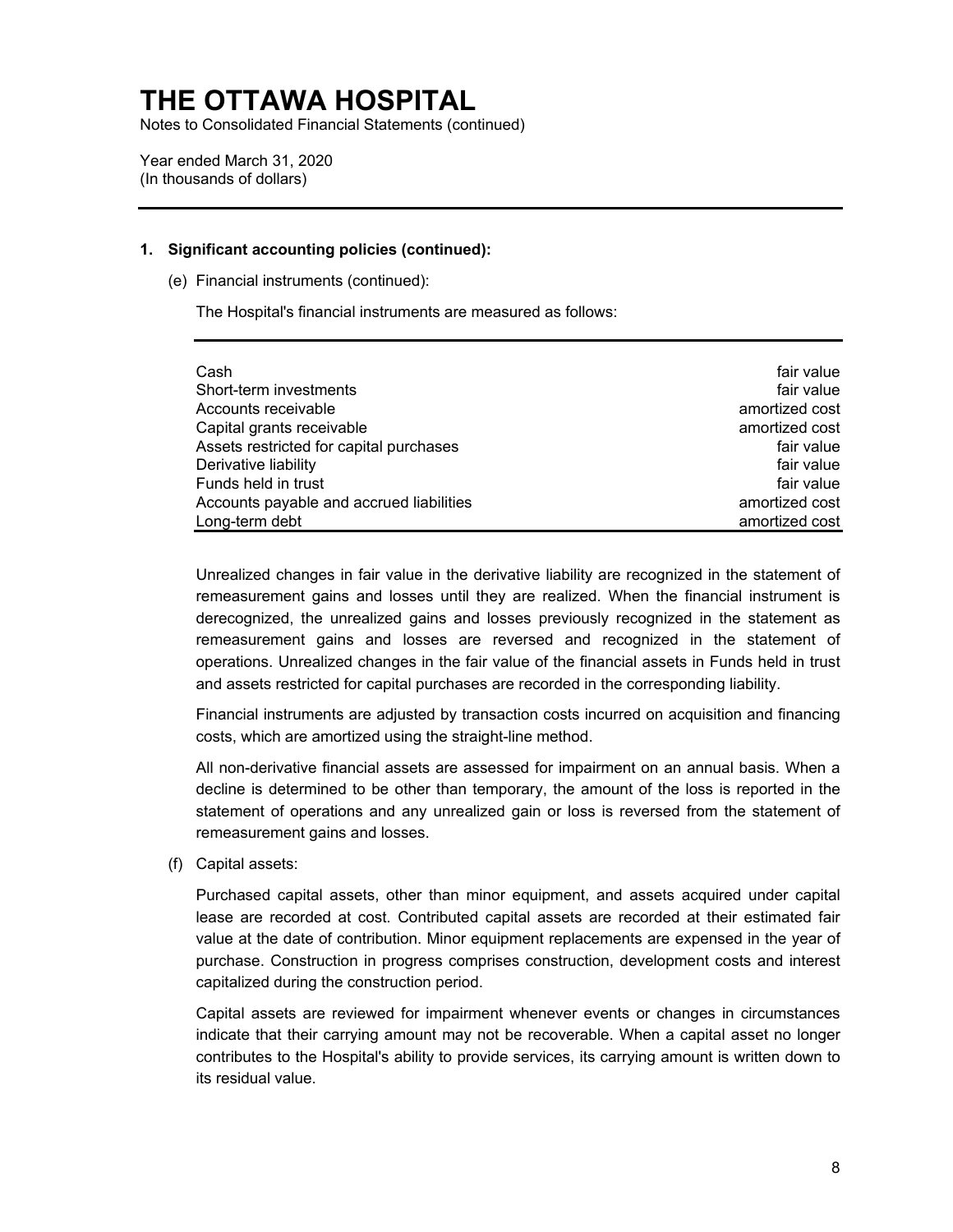Notes to Consolidated Financial Statements (continued)

Year ended March 31, 2020 (In thousands of dollars)

#### **1. Significant accounting policies (continued):**

(f) Capital assets (continued):

Land is not amortized due to its infinite life. Construction in progress is not amortized until the project is complete and the assets come into use. Capital assets are amortized on a straightline basis over their expected useful lives as follows:

| Land improvements                   | 5 to 25 years                                           |
|-------------------------------------|---------------------------------------------------------|
| Leasehold improvements              | Term of lease plus expected extension of renewal option |
| <b>Buildings</b>                    | 10 to 50 years                                          |
| Building service equipment          | 5 to 25 years                                           |
| Health information system           | 15 years                                                |
| Major equipment                     | 5 to 20 years                                           |
| Software and network infrastructure | 5 to 10 years                                           |

#### (g) Funds held in trust:

The Hospital holds resources and makes disbursements on behalf of various unrelated individuals or groups. The Hospital has no discretion over such transactions. Resources received in connection with such trust fund transactions are reported as liabilities not revenue and subsequent distributions are reported as decreases to the liability not expenses.

(h) Employee benefit plans:

The Hospital provides defined retirement and other future benefits for substantially all retirees and employees. These future benefits include life insurance and health care benefits.

The Hospital accrues its obligations for employee benefit plans as the employees render the services necessary to earn the benefits. The cost of non-pension post-retirement and postemployment benefits earned by employees is actuarially determined using the projected benefit method pro-rated on service and management's best estimate of retirement ages of employees and expected heath care costs. The most recent actuarial valuation was performed as at March 31, 2019. The next scheduled valuation will be as at March 31, 2022.

Adjustments arising from plan amendments, including past service costs, are recognized in the year that the plan amendments occur. Actuarial gains or losses are amortized over the average remaining service period of active employees.

The average remaining service period of active employees covered by the employee benefit plan is 17.1 years (2019 - 17.6 years).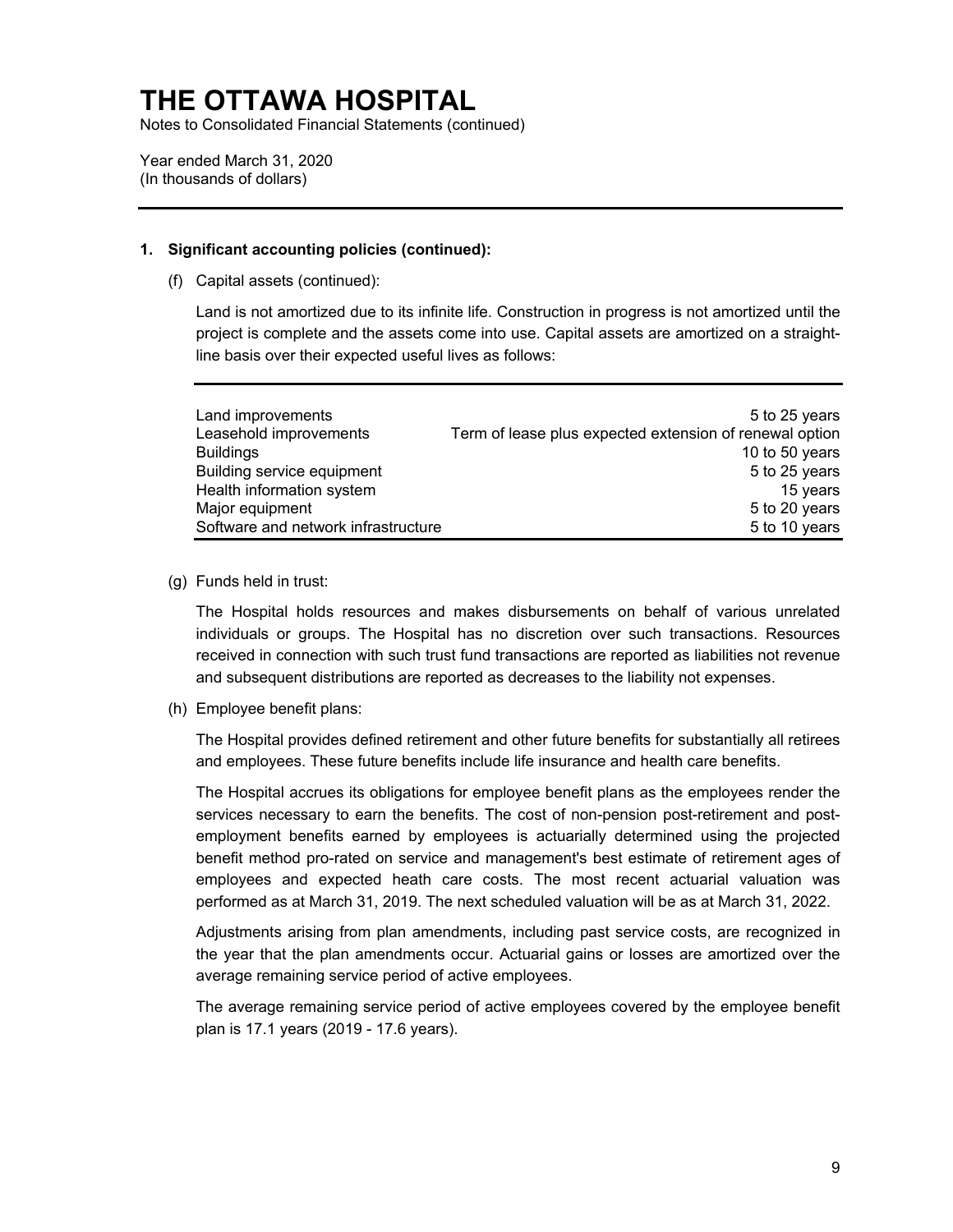Notes to Consolidated Financial Statements (continued)

Year ended March 31, 2020 (In thousands of dollars)

#### **1. Significant accounting policies (continued):**

(h) Employee benefit plans (continued):

 The Hospital is an employer member of the Healthcare of Ontario Pension Plan, which is a multi-employer, defined benefit pension plan. The Hospital has adopted defined contribution plan accounting principles for this Plan because insufficient information is available to apply defined benefit plan accounting principles.

(i) Use of estimates:

The preparation of these consolidated financial statements requires management to make estimates and assumptions that affect the reported amounts of assets and liabilities and disclosure of contingent assets and liabilities at the date of the consolidated financial statements and the reported amounts of revenue and expenses during the period. Actual results could differ from these estimates. These estimates are reviewed periodically and, as adjustments become necessary, they are reported in the periods in which they become known. The most significant estimates used in preparing these consolidated financial statements include the assumptions underlying the employee future benefit liability calculation and the valuation of the derivative liability.

### **2. Accounts and capital grants receivable:**

(a) Accounts receivable:

|                                                                      | 2020                   |    | 2019             |
|----------------------------------------------------------------------|------------------------|----|------------------|
| Accounts receivable from patients<br>Ministry of Health of Ontario   | \$<br>60,473<br>22,072 | \$ | 43,233<br>17,108 |
| Eastern Ontario Regional Laboratory<br>Association Inc. (note 13(d)) | 6,197                  |    | 4,963            |
| Other                                                                | 42,560                 |    | 27,694           |
|                                                                      | 131,302                |    | 92,998           |
| Less allowance for doubtful accounts                                 | (4, 525)               |    | (3, 817)         |
|                                                                      | \$<br>126.777          | ß. | 89,181           |

The allowance for doubtful accounts relates to accounts receivable from patients and other receivables and is determined based on prior experience with similar accounts.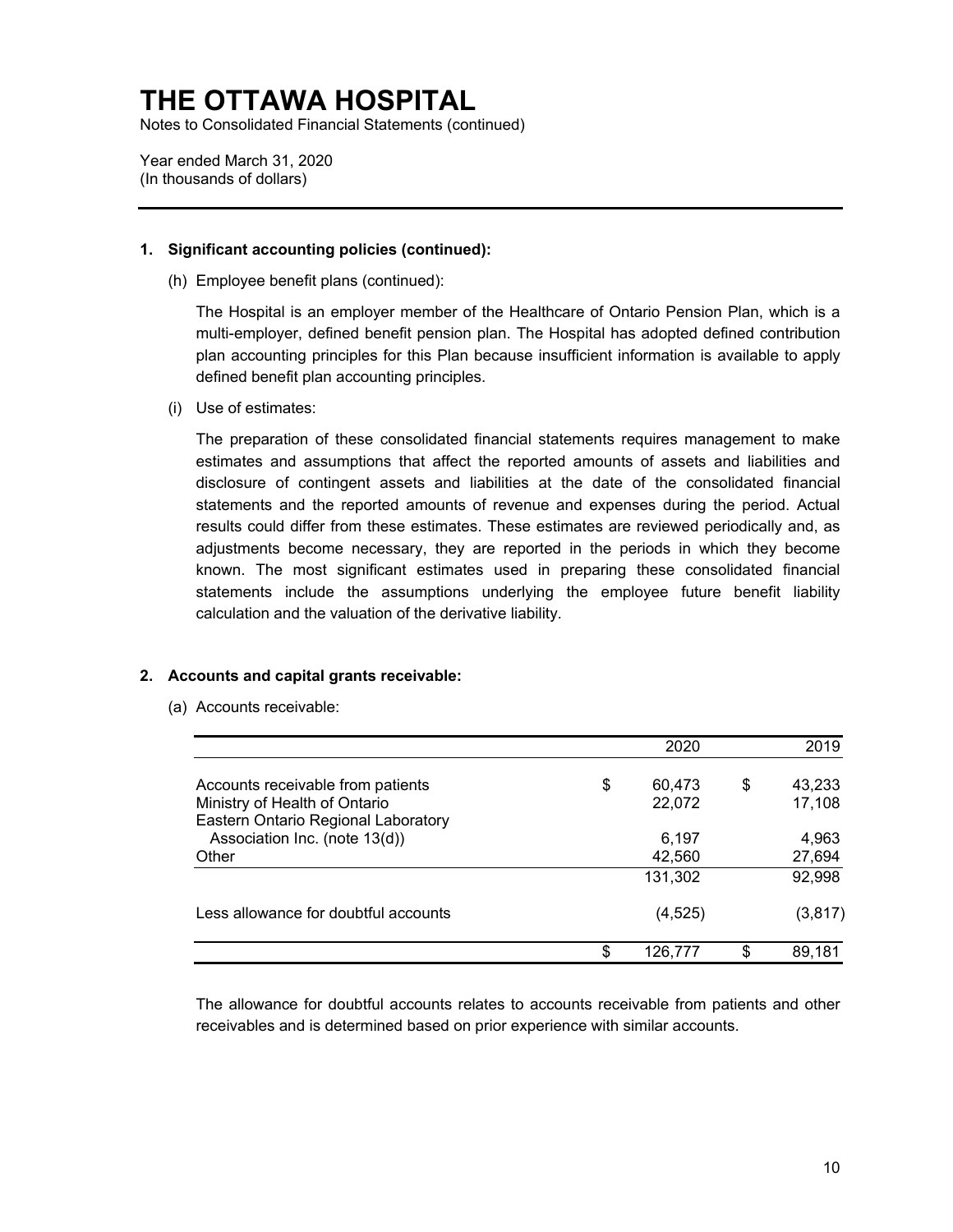Notes to Consolidated Financial Statements (continued)

Year ended March 31, 2020 (In thousands of dollars)

### **2. Accounts and capital grants receivable (continued):**

(b) Capital grants receivable:

Capital grants receivable relate to grants restricted in use for capital asset acquisitions or projects, which have been approved by the funder and are receivable by the Hospital at yearend. These amounts have also been included in deferred contributions related to capital assets.

|                                                                      |    | 2020  |   | 2019   |
|----------------------------------------------------------------------|----|-------|---|--------|
| Ministry of Health of Ontario                                        | \$ |       | S | 46,055 |
| Eastern Ontario Regional Laboratory<br>Association Inc. (note 13(d)) |    | 5,494 |   | 5,494  |
| The Ottawa Hospital Foundation (note 13(b))                          |    | 2,001 |   | 1,956  |
| Other                                                                |    | 352   |   |        |
|                                                                      | S  | 7.847 |   | 53,505 |

### **3. Assets restricted for capital purchases:**

Assets restricted for capital purchases is comprised of \$62,496 (2019 - \$62,581) related to funding received and restricted for the purpose of capital purchases and \$62,565 (2019 - \$51,683) in net parking revenue that has been restricted for capital purchases. The funds are held with the Hospital's bank, earning interest at a rate of prime less 1.6% (2019 - 1.6%) and are classified as long-term as the associated cash outflow is not expected to occur within one year. At March 31, 2020, an additional amount of \$2,207 (2019 - \$1,235) restricted for capital purchases was receivable by the Hospital from the Ottawa Hospital Foundation.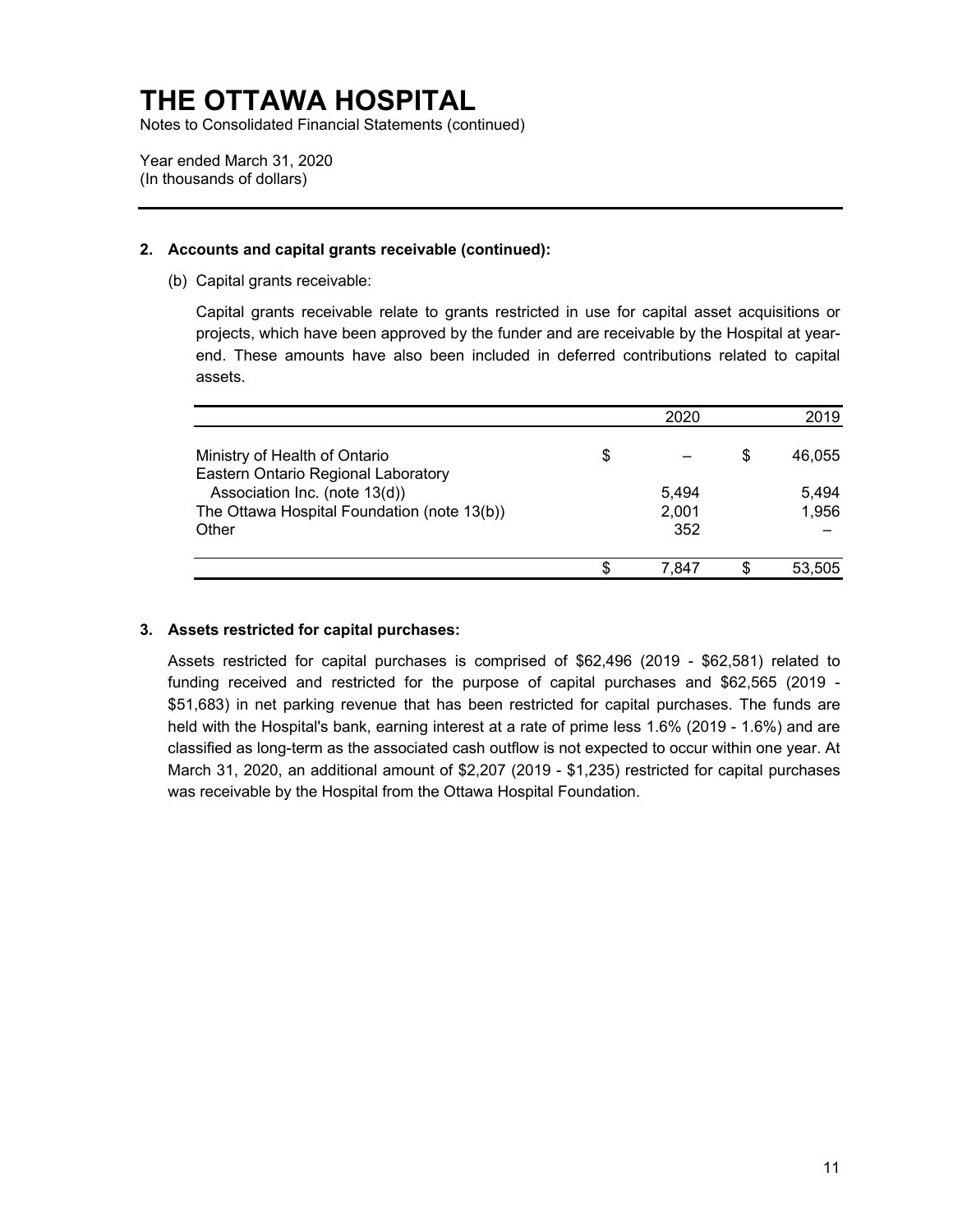Notes to Consolidated Financial Statements (continued)

Year ended March 31, 2020 (In thousands of dollars)

### **4. Capital assets:**

|                            |     |           |              |          | 2020    | 2019          |
|----------------------------|-----|-----------|--------------|----------|---------|---------------|
|                            |     |           | Accumulated  | Net book |         | Net book      |
|                            |     | Cost      | amortization |          | value   | value         |
| Land                       | \$  | 34,146    | \$           | \$       | 34,146  | \$<br>34,149  |
| Land improvements          |     | 5,336     | 5,336        |          |         |               |
| Leasehold improvements     |     | 310       | 186          |          | 124     | 186           |
| <b>Buildings</b>           |     | 981,028   | 421,895      |          | 559,133 | 502,827       |
| Building service equipment |     | 191,122   | 131,947      |          | 59.175  | 58,256        |
| Health information system  |     | 130,243   | 4.371        |          | 125,872 | 74,973        |
| Major equipment            |     | 588,114   | 481.648      |          | 106,466 | 102,115       |
| Software and network       |     |           |              |          |         |               |
| infrastructure             |     | 1,680     | 773          |          | 907     | 1,165         |
| Construction-in-progress   |     | 20,766    |              |          | 20,766  | 83,851        |
|                            | \$. | 1,952,745 | \$1,046,156  |          | 906,589 | \$<br>857,522 |

- (a) Cost and accumulated amortization of capital assets at March 31, 2019 amounted to \$1,825,925 and \$968,403, respectively. During the year ended March 31, 2020, the Hospital disposed of equipment with a cost of \$138 (2019 - \$370) and accumulated amortization of \$Nil (2019 - \$242) for proceeds of \$Nil (2019 - \$Nil), resulting in a loss of \$138 (2019 - \$128).
- to  $$1,895$  (2019 \$1,116). (b) The health information system project is the implementation of a comprehensive, integrated information system designed to enhance the processing of hospital services. The project was completed and capitalized in 2020 and amortization of \$4,371 was recorded. Interest was recorded and capitalized until the asset was put in to use. The interest capitalized amounted
- (c) Construction-in-progress represents costs incurred to date for construction projects at the Hospital: In November 2014, the Hospital entered into a project agreement with a third party construction company to build and finance a facility expansion project which is primarily funded by the Ministry of Health. As at March 31, 2020, the amount included in the construction-in-progress related to this project was \$Nil (2019 - \$72,500). On January 18, 2020, the project achieved Substantial Completion (as defined in the project's agreement), and therefore the related assets were transferred from construction in progress to the appropriate capital asset categories and were amortized in the current fiscal year.
- (d) Land includes a contribution from the Government of Canada in 2019 with an estimated fair value at the time of contribution of \$32,600. The mechanism for this contribution of land is a 99-year lease between the Government and the Hospital with annual lease payments of one dollar contingent on the land being used for the construction and operation of the new hospital campus.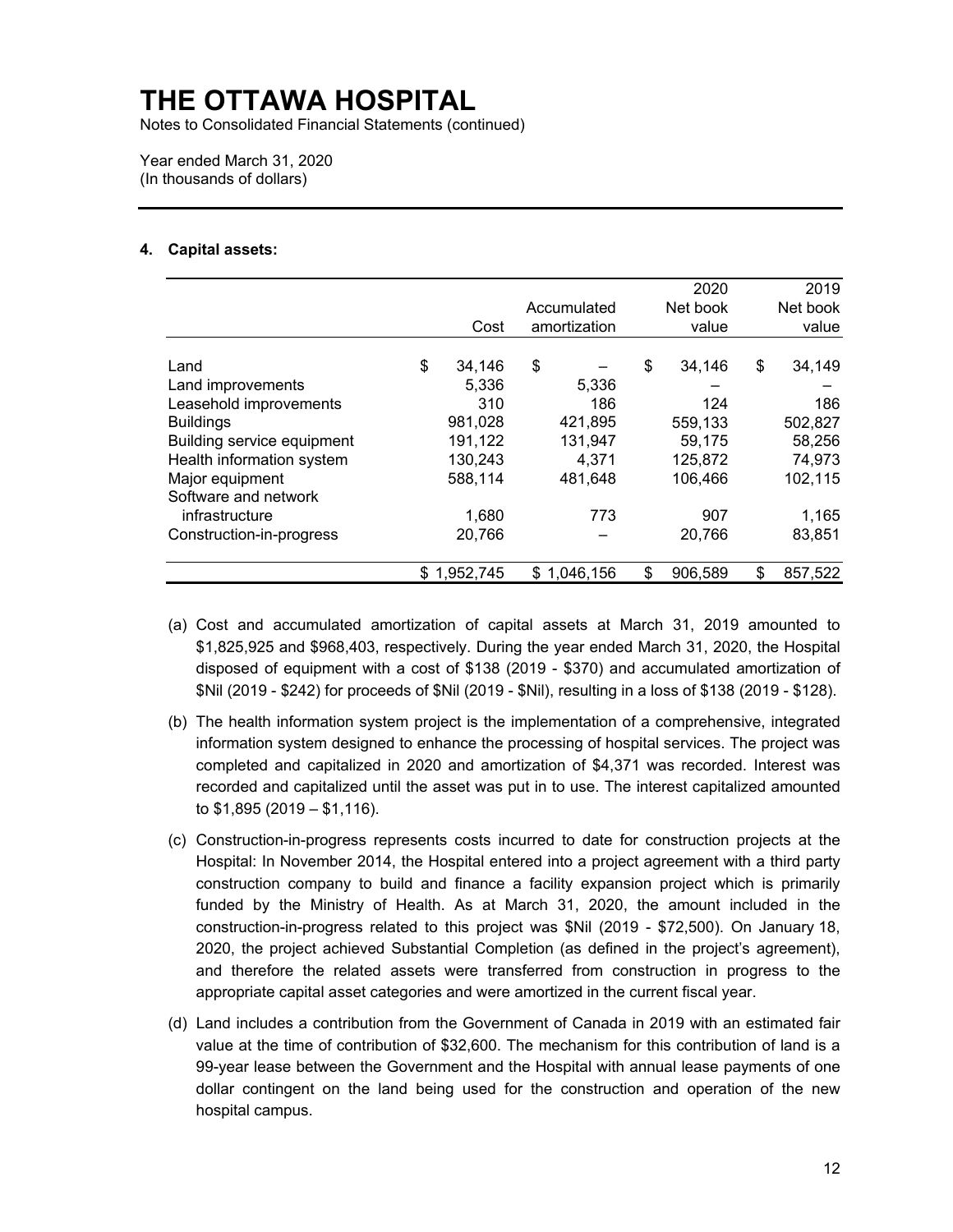Notes to Consolidated Financial Statements (continued)

Year ended March 31, 2020 (In thousands of dollars)

#### **5. Funds held in trust:**

Funds held in trust are held with the Hospital's bank and represent the aggregate balance of funds held in trust for third parties.

### **6. Line of credit:**

The Hospital has an available line of credit of \$24,000 (2019 - \$24,000) with one of its corporate bankers, of which no amount was drawn against at March 31, 2020 and 2019. This line of credit is unsecured and bears interest at prime less 0.75%.

 general security agreement. No amounts have been drawn on this facility for the periods ended The Hospital also has an overdraft lending agreement with one of its corporate bankers for the amount of \$500 for the purpose of financing a Letter of Credit for the City of Ottawa. The operating loan is repayable on demand, bears interest at prime less 0.75% and is secured by a March 31, 2020 and 2019.

### **7. Employee future benefits:**

The Hospital offers a defined benefit plan which provides extended health care and dental insurance benefits to certain of its employees and extends this coverage to the post-retirement period. The most recent actuarial valuation of employee future benefits was completed as at March 31, 2019.

At March 31, 2020 the Hospital's liability associated with the benefit plan is as follows:

|                                                                     |   | 2020            |   | 2019              |
|---------------------------------------------------------------------|---|-----------------|---|-------------------|
| Accrued benefit obligation<br>Unamortized experience gains (losses) | S | 62.857<br>5.417 | S | 69,019<br>(3,704) |
| Employee future benefit liability                                   | S | 68.274          |   | 65,315            |

The Hospital's defined benefit plan is not funded, resulting in a plan deficit equal to the accrued benefit obligation.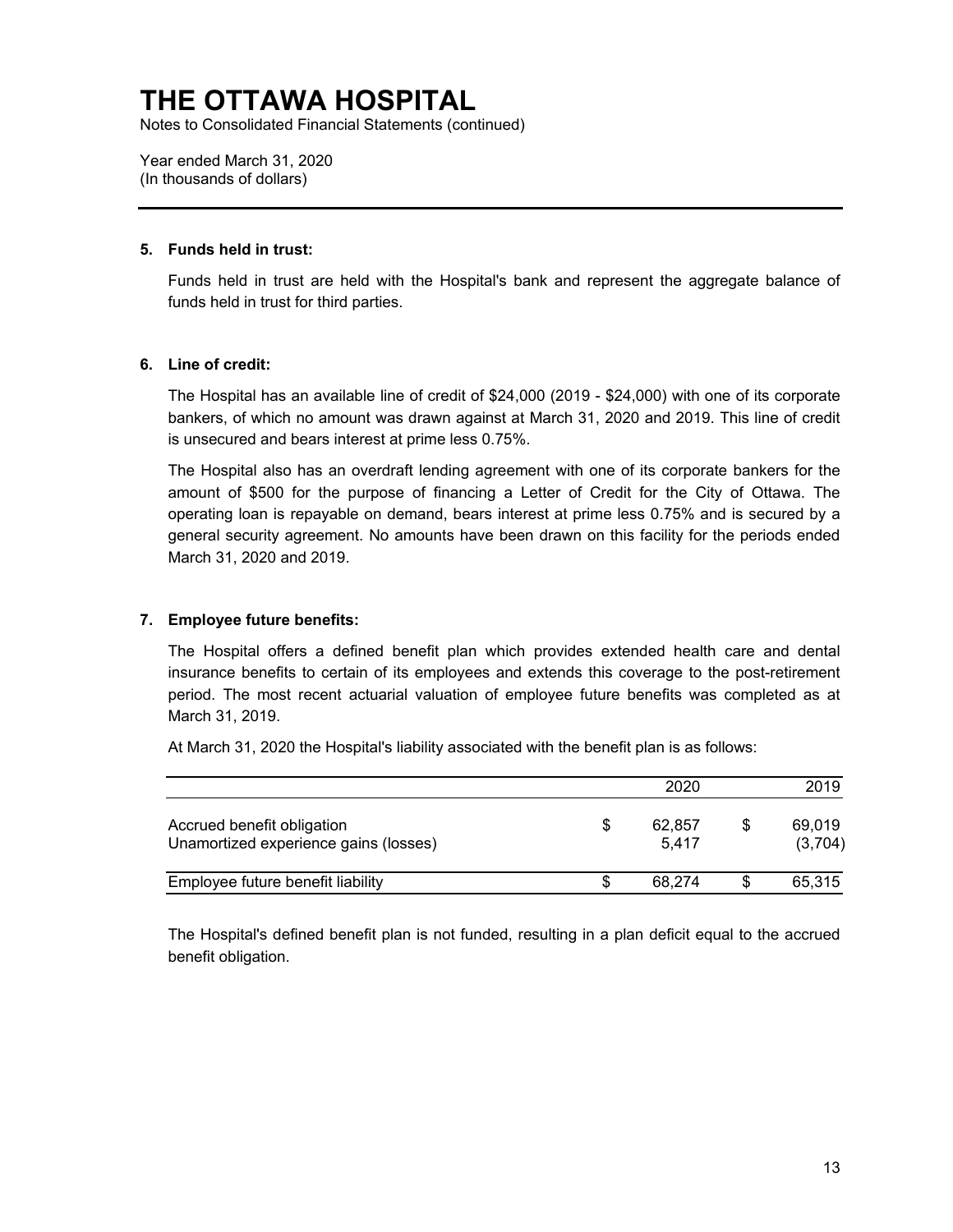Notes to Consolidated Financial Statements (continued)

Year ended March 31, 2020 (In thousands of dollars)

#### **7. Employee future benefits (continued):**

The significant actuarial assumptions adopted in estimating the Hospital's accrued benefit obligations are as follows:

|                                                       | 2020       | 2019       |
|-------------------------------------------------------|------------|------------|
|                                                       |            |            |
| Discount rate to determine accrued benefit obligation | 3.29%      | 3.18%      |
| Dental cost increases                                 | 3.50%      | 3.50%      |
| Extended healthcare cost escalations                  | 7.50%      | 7.50%      |
| Expected average remaining service life of employees  | 17.1 years | 17.6 years |

The employee future benefit liability change is comprised of:

|                                                                                                                                                                                  |    | 2020                              |   | 2019                             |
|----------------------------------------------------------------------------------------------------------------------------------------------------------------------------------|----|-----------------------------------|---|----------------------------------|
| Current service cost<br>Interest on accrued benefit obligation during the year<br>Amortization of net experience losses<br>Benefit payments made by the Hospital during the year | \$ | 4.190<br>2,201<br>297<br>(3, 729) | S | 3,631<br>2,259<br>301<br>(3,942) |
|                                                                                                                                                                                  | S  | 2.959                             |   | -249                             |

Hospital of Ontario Pension Plan:

Substantially all of the employees of the Hospital are members of the Healthcare of Ontario Pension Plan (the "Plan"), which is a multi-employer defined benefit pension plan available to all eligible employees of the participating members of the Ontario Hospital Association. Contributions to the Plan made during the year by the Hospital on behalf of its employees amounted to \$59,166 (2019 - \$56,915) and are included in the consolidated statement of operations.

In consultation with its actuaries, pension expense is based on Plan management's best estimates, of the amount required to provide a high level of assurance that benefits will be fully represented by fund assets at retirement, as provided by the Plan. The funding objective is for employer contributions to the Plan to remain a constant percentage of employees' contributions.

Variances between actuarial funding estimates and actual experience may be material and any differences are generally to be funded by the participating members. The most recent triennial actuarial valuation of the Plan as at December 31, 2018 indicates the plan is fully funded.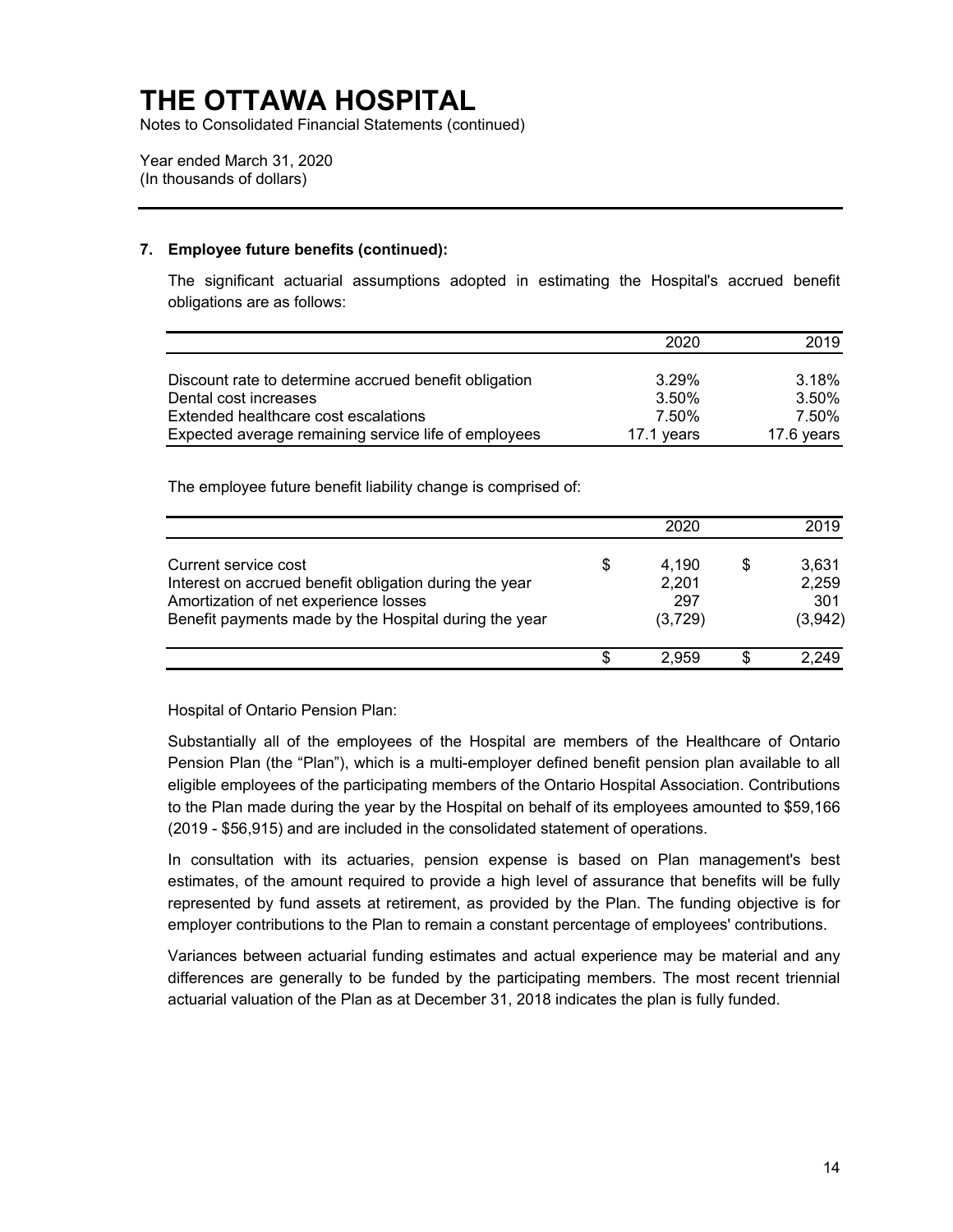Notes to Consolidated Financial Statements (continued)

Year ended March 31, 2020 (In thousands of dollars)

### **8. Long-term debt:**

Long-term debt consists of the following:

|                                                                                                                                                                                                             | 2020          | 2019         |
|-------------------------------------------------------------------------------------------------------------------------------------------------------------------------------------------------------------|---------------|--------------|
| Term note, secured under a general assignment<br>agreement, bearing interest at 2.23%, repayable in<br>principal and interest payments of \$93 monthly,<br>maturing March 2025.                             | \$<br>5,281   | \$<br>6,267  |
| Term loan bearing interest at bankers' acceptance rate<br>plus 0.50%, repayable in principal plus interest<br>payments of \$125 monthly, maturing October 31, 2024.                                         | 14,375        |              |
| Operating line of credit, unsecured, bearing interest<br>at prime less 0.75%, interest only payments, repayable<br>on demand, re-financed with long-term debt in<br>October 2019.                           |               | 3,200        |
| Term loan facility, unsecured, bearing interest at<br>bankers' acceptance rate plus 0.56%, maturing<br>September 2034 (see note below).                                                                     | 108,500       | 74,000       |
| Capital lease obligation related to imaging equipment,<br>repayment in monthly installments of \$80 for the first<br>5 years, and \$77.50 per month for the remainder of<br>the term, expiring in May 2028. | 6,293         | 6,816        |
| Capital lease obligation related to HIS, repayment in<br>monthly instalments of \$262 beginning October 2019,<br>expiring August 2024                                                                       | 12,765        |              |
|                                                                                                                                                                                                             | 147,214       | 90,283       |
| Less current portion of long-term debt                                                                                                                                                                      | 10,946        | 7,278        |
|                                                                                                                                                                                                             | \$<br>136,268 | \$<br>83,005 |

June 1, 2020. The term loan facility has a maximum borrowing of \$160,000. The Hospital will make interest-only payments on a monthly basis from the initial drawdown date of October 31, 2017 up to the date of June 1, 2020.<br>15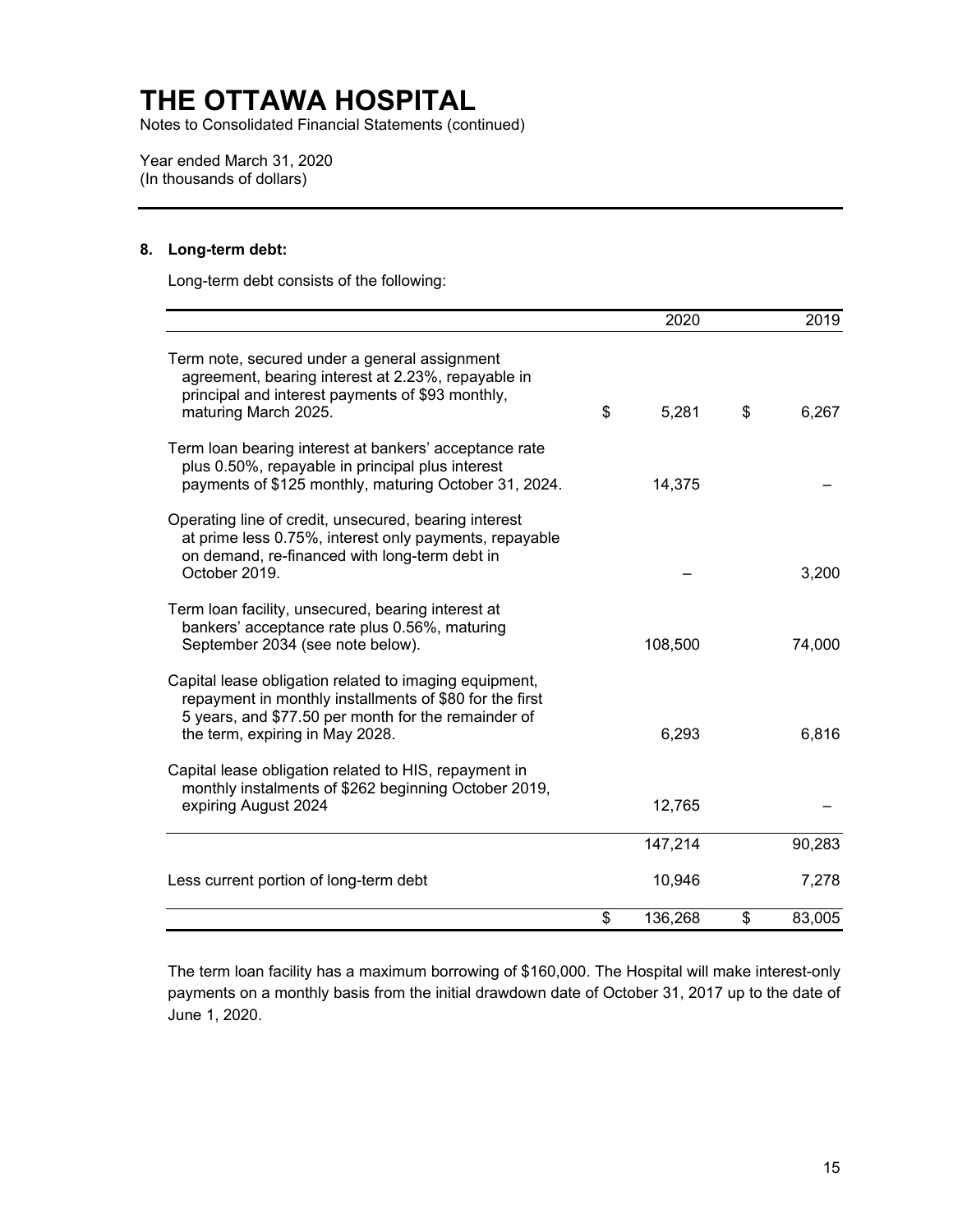Notes to Consolidated Financial Statements (continued)

Year ended March 31, 2020 (In thousands of dollars)

#### **8. Long-term debt (continued):**

The future minimum annual principal payments related to the long-term debt consist of the following:

|            | \$<br>147,214 |
|------------|---------------|
| Thereafter | 75,520        |
| 2025       | 19,035        |
| 2024       | 14,038        |
| 2023       | 13,914        |
| 2022       | 13,761        |
| 2021       | \$<br>10,946  |

The Hospital entered into a 15-year forward interest rate swap agreement with a \$115,000 notional value, effective September 1, 2019 and maturing September 1, 2034. The Hospital is obligated to pay fixed interest of 3.144% while receiving variable rate interest which offsets the variable rate interest paid on its term loan. At March 31, 2020, the interest rate swap contract had a negative fair value of \$11,561 (2019 - \$4,029). The current year impact of the change in fair value of the interest rate swap of \$7,532 (2019 - \$3,771) is recorded in the statement of remeasurement gains and losses.

The Hospital entered into a 10-year forward interest rate swap agreement with a \$15,000 notional value, effective October 31, 2019 and maturing September 1, 2029. The Hospital is obligated to pay fixed interest of 3.07% while receiving variable rate interest which offsets the variable rate interest paid on its term loan. At March 31, 2020, the interest rate swap contract had a negative fair value of \$1,075 (2019 - \$Nil). The current year impact of the change in fair value of the interest rate swap of \$1,075 (2019 - \$Nil) is recorded in the statement of remeasurement gains and losses.

#### **9. Deferred contributions related to capital assets:**

Deferred contributions related to capital assets represent the unamortized amount and unspent amount of donations and grants received for the purchase of capital assets. The amortization of capital contributions is recorded as revenue in the consolidated statement of operations.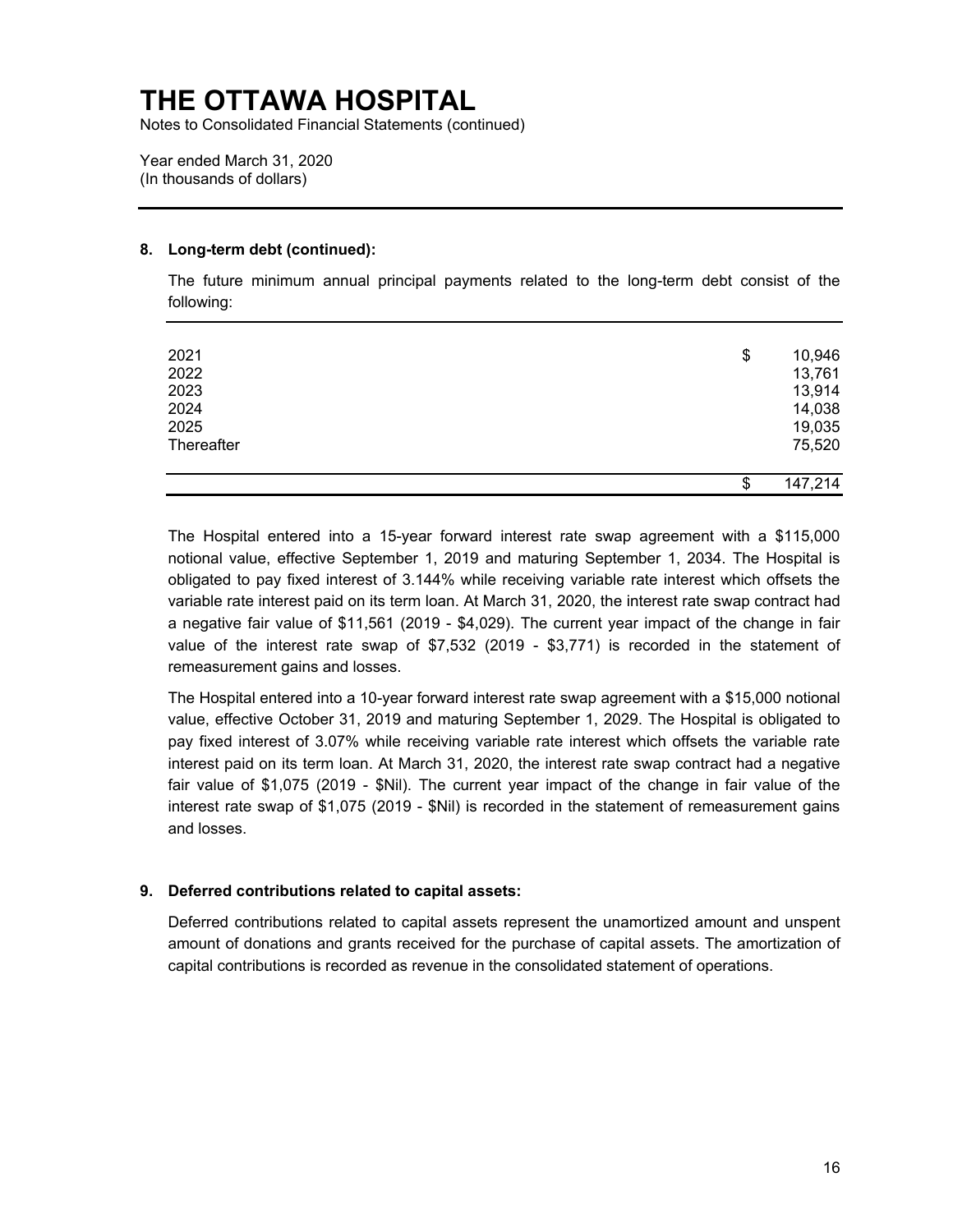Notes to Consolidated Financial Statements (continued)

Year ended March 31, 2020 (In thousands of dollars)

### **9. Deferred contributions related to capital assets (continued):**

The changes in the deferred balance for the year are as follows:

|                                                                  |    | 2020      |    | 2019      |
|------------------------------------------------------------------|----|-----------|----|-----------|
| Balance, beginning of year                                       | \$ | 589.610   | \$ | 571,973   |
| Add cash contributions received or receivable<br>during the year |    | 63.901    |    | 50,778    |
| Less amounts amortized for major equipment                       |    | (12, 563) |    | (11, 594) |
| Less amounts amortized for buildings                             |    | (25, 954) |    | (21, 547) |
| Balance, end of year                                             | S  | 614.994   | S. | 589,610   |

The balance of unamortized and unspent capital contributions consists of the following:

|                                                                                       |   | 2020              |    | 2019              |
|---------------------------------------------------------------------------------------|---|-------------------|----|-------------------|
| Unamortized capital contributions (note 10)<br>Unspent capital contributions (note 3) | S | 550.291<br>64.703 | \$ | 525,794<br>63,816 |
|                                                                                       | S | 614.994           | S  | 589,610           |

### **10. Investment in capital assets:**

(a) Investment in capital assets is calculated as follows:

|                                                                                     |    | 2020                     | 2019                    |
|-------------------------------------------------------------------------------------|----|--------------------------|-------------------------|
| Capital assets<br>Amounts financed by:<br>Deferred contributions related to capital | \$ | 906,589                  | 857,522                 |
| assets (note 9)<br>Long-term debt (note 8)                                          |    | (550, 291)<br>(147, 214) | (525, 794)<br>(90, 283) |
|                                                                                     | S  | 209,084                  | 241,445                 |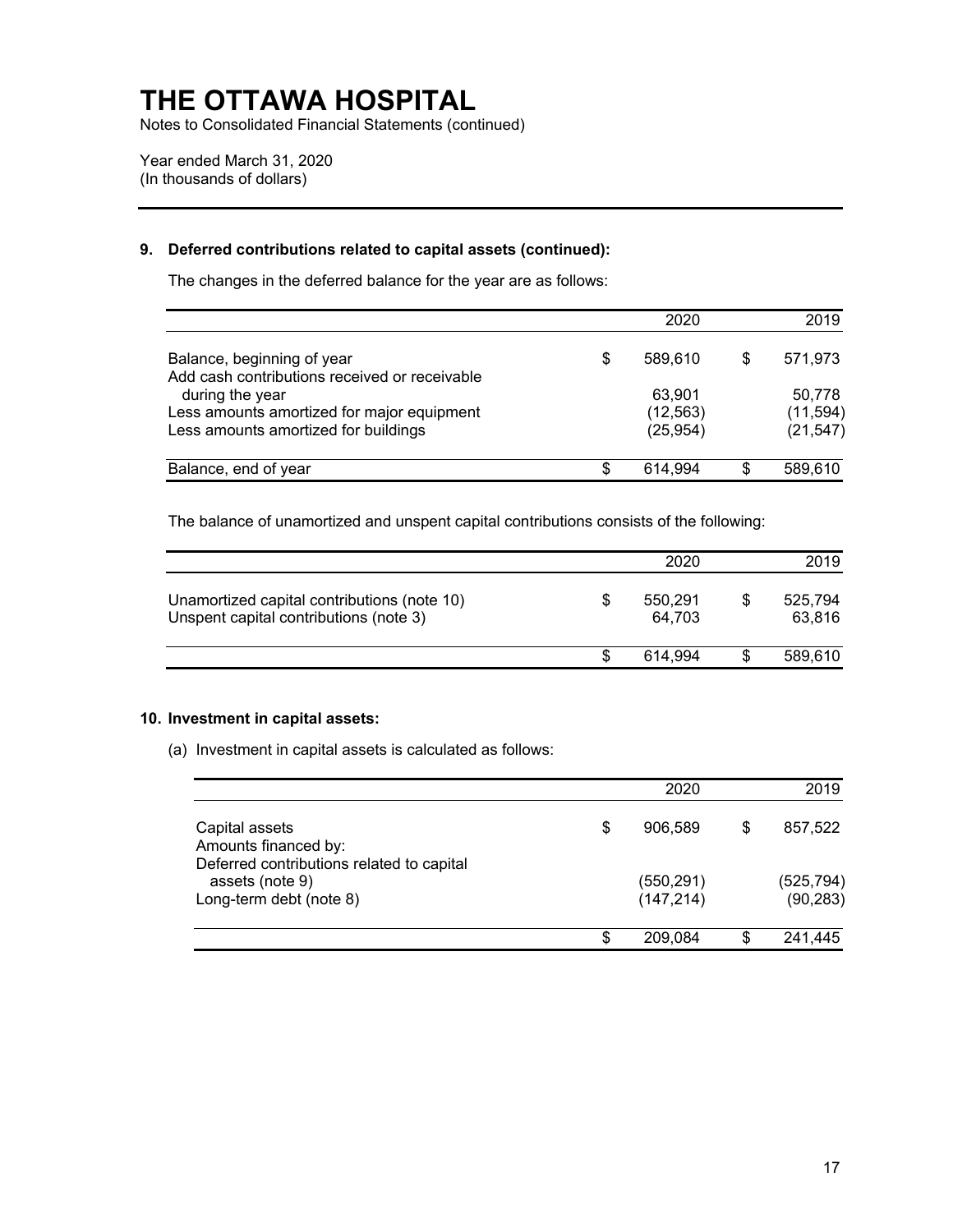Notes to Consolidated Financial Statements (continued)

Year ended March 31, 2020 (In thousands of dollars)

#### **10. Investment in capital assets:**

(b) Net change in investment in capital assets is calculated as follows:

|                                                                                                                                                                                 |   | 2020                                                | 2019                                                     |
|---------------------------------------------------------------------------------------------------------------------------------------------------------------------------------|---|-----------------------------------------------------|----------------------------------------------------------|
| Purchase of capital assets<br>Amounts funded by deferred contributions<br>Amounts funded by long-term debt<br>Repayment of long-term debt<br>Loss on disposal of capital assets | S | 126,958<br>(63, 014)<br>(62, 454)<br>5.523<br>(138) | \$<br>136,007<br>(45,056)<br>(59, 196)<br>1,610<br>(128) |
| Amortization of deferred contributions related<br>to capital assets<br>Amortization of capital assets                                                                           |   | 38,517<br>(77, 753)                                 | 33,141<br>(66, 480)                                      |
|                                                                                                                                                                                 |   | (32,361                                             | 102                                                      |

#### **11. Net change in non-cash working capital:**

|                                          | 2020            |    | 2019     |
|------------------------------------------|-----------------|----|----------|
| Short-term investments                   | \$<br>283       | \$ | 65       |
| Accounts receivable                      | (37, 596)       |    | 10,140   |
| Inventories                              | (1, 315)        |    | (1, 131) |
| Prepaid expenses                         | (2, 357)        |    | 2,976    |
| Accounts payable and accrued liabilities | 19,878          |    | 27,880   |
| Deferred contributions                   | 4.343           |    | 10,144   |
| Net change in non-cash working capital   | \$<br>(16, 764) | S  | 50,074   |

#### **12. Financial instruments:**

*Establishing fair value:* 

The following classification system is used to describe the basis of the inputs used to measure the fair values of financial instruments in the fair value measurement category:

Level 1 – Unadjusted quoted market prices in active markets for identical assets or liabilities;

Level 2 – Observable or corroborated inputs, other than Level 1, such as quoted prices for similar assets or liabilities in inactive markets or market data for substantially the full term of the assets or liabilities; and

Level 3 – Unobservable inputs that are supported by little or no market activity and that are significant to the fair value of these assets and liabilities.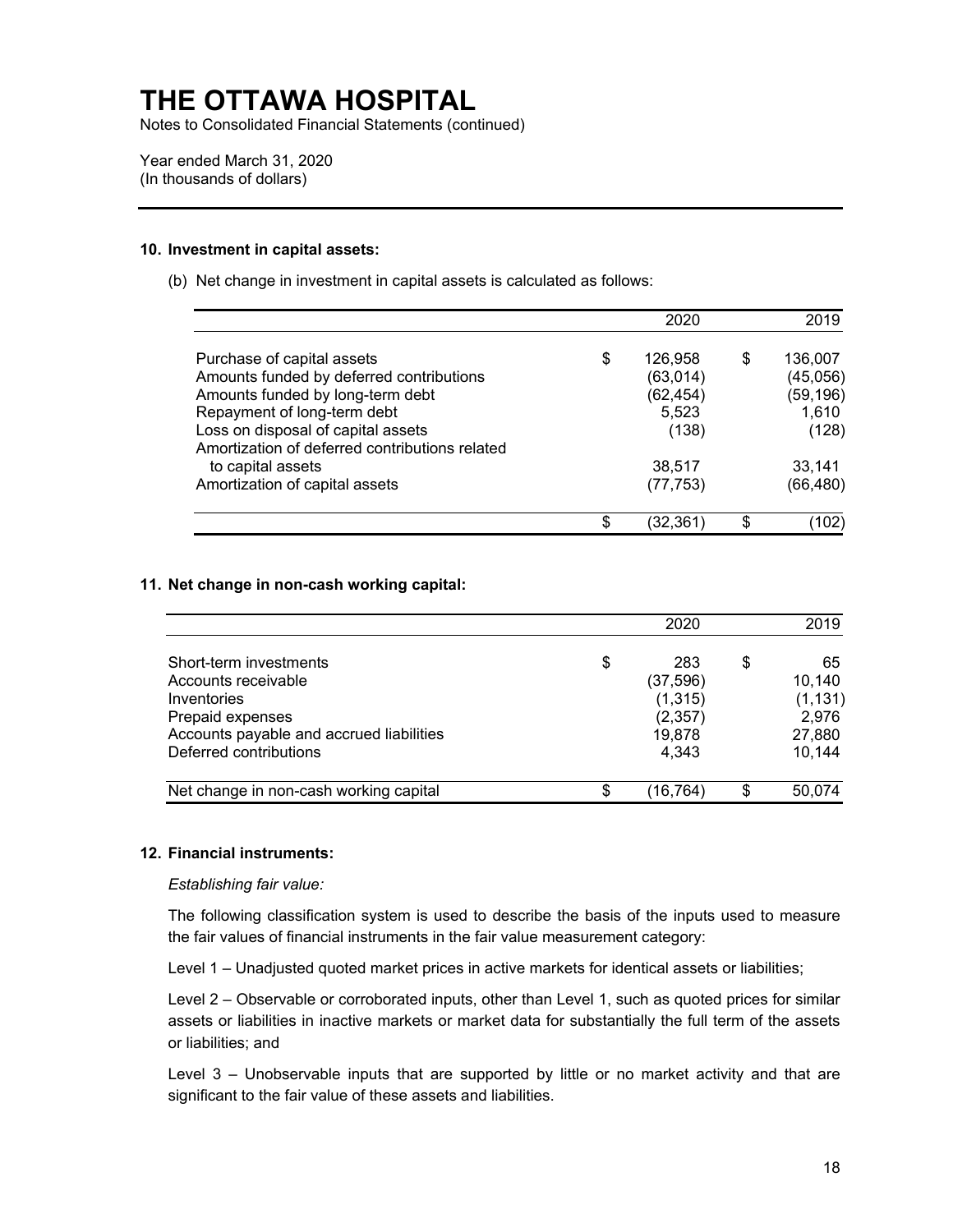Notes to Consolidated Financial Statements (continued)

Year ended March 31, 2020 (In thousands of dollars)

### **12. Financial instruments (continued):**

*Establishing fair value (continued):* 

Cash, short-term investments, assets restricted for capital purchases and funds held in trust are Level 1 fair values and derivatives are Level 2 fair values.

#### *Risk management:*

The Hospital is exposed to various financial risks through its transactions and holdings in financial instruments. The impact of the COVID-19 pandemic on the Hospital's risks is disclosed in note 17.

### *Credit risk:*

Credit risk relates to the potential that one party to a financial instrument will fail to discharge an obligation and incur a financial loss. The Hospital is exposed to credit risk on its accounts receivable as disclosed in note 2. Management believes its allowance for doubtful accounts is sufficient on its receivables from patients and other receivables and has implemented collection recovery procedures to mitigate its credit risk.

#### *Liquidity risk:*

Liquidity risk is the risk the Hospital will not be able to meet its financial obligations when they come due. The Hospital manages its liquidity risk by forecasting cash flows from operations and anticipating investing and financing activities and maintaining credit facilities to ensure it has sufficient available funds to meet current and foreseeable financial requirements.

#### *Market risk:*

Market risk is the risk that the fair value or future cash flows of a financial instrument will fluctuate as a result of market factors. Market factors include three types of risk: interest rate risk, currency risk and other price risk.

### *Interest rate risk:*

The Hospital is exposed to interest rate risk with respect to its long-term debt as the interest rate is linked to the bankers' acceptance rate. The Hospital entered into a forward fixed interest rate swap contract to mitigate the interest rate risk on the long-term debt (note 8).

The Hospital believes it is not subject to significant foreign currency or other price risks arising from its financial instruments.

There have been no significant changes from the previous year in the exposure to risk on policies, procedures and methods used to measure credit risk.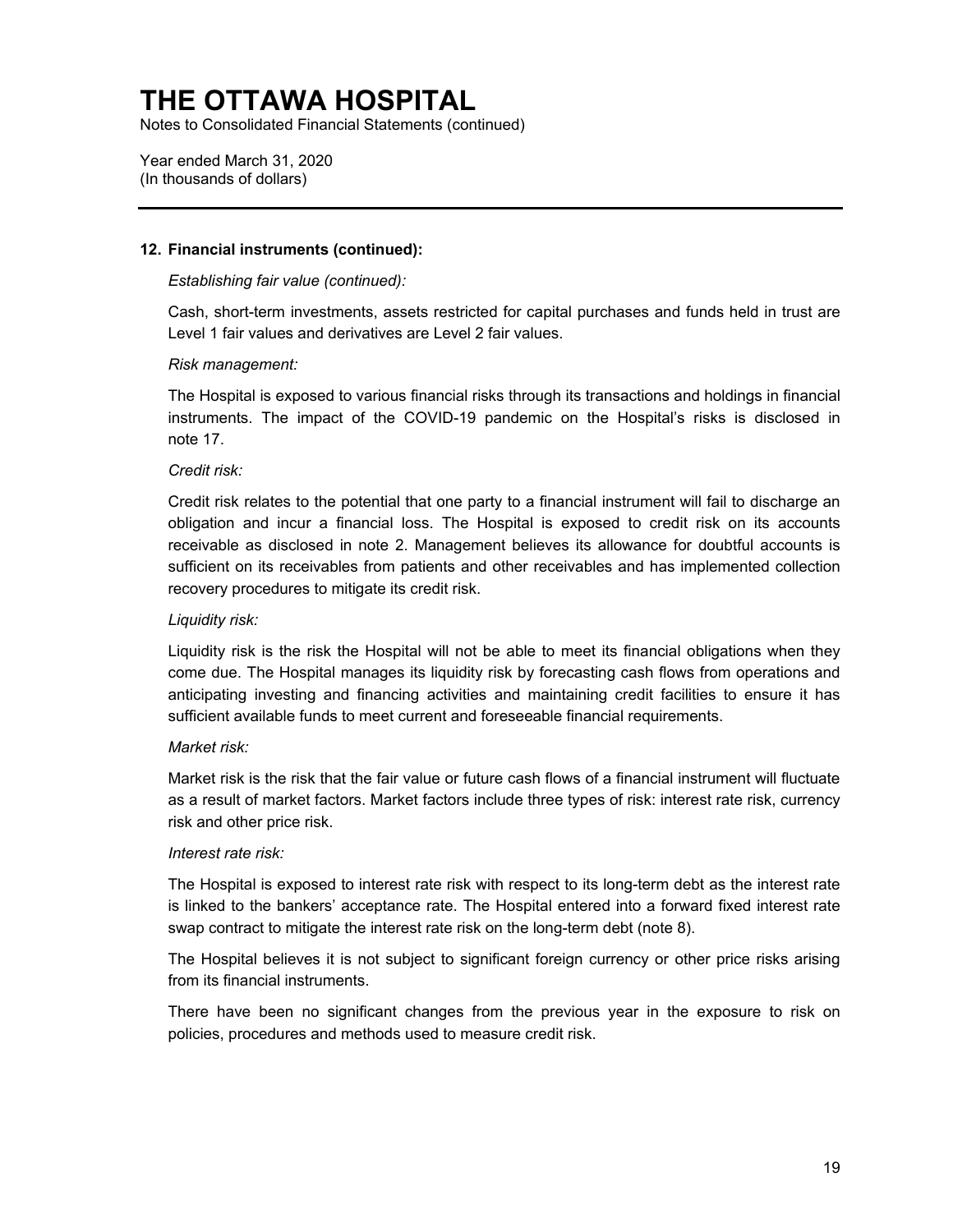Notes to Consolidated Financial Statements (continued)

Year ended March 31, 2020 (In thousands of dollars)

#### **13. Related entities:**

(a) The Ottawa Hospital Residence Corporation:

The Hospital exercises control over The Ottawa Hospital Residence Corporation (the "Corporation"), a tax-exempt entity without share capital incorporated under the laws of Ontario. The Corporation provides accommodation to the interns and family of patients of the Hospital, parking facilities to patients and staff of the Hospital and manages other business activities.

During the year, the Hospital received \$1,100 (2019 - \$1,745) from the Corporation. As at March 31, 2020 the Hospital had a payable to the Corporation, amounting to \$236 (2019 - \$296), this amount is subject to an interest rate of prime minus 1.75%, is due on demand and has no fixed terms of repayment.

The summarized assets, liabilities and results of operations for the Corporation for the year ended December 31 is as follows:

|                                                                  | 2020                 | 2019                 |
|------------------------------------------------------------------|----------------------|----------------------|
| Financial position:<br><b>Total assets</b>                       | \$<br>2,518          | \$<br>3,350          |
| <b>Total liabilities</b><br>Net assets                           | \$<br>1,181<br>1,337 | \$<br>2,087<br>1,263 |
|                                                                  | \$<br>2,518          | \$<br>3,350          |
| Results of operations:<br><b>Total revenue</b><br>Total expenses | \$<br>2,405<br>1,232 | \$<br>2,224<br>1,395 |
| Excess of revenue over expenses                                  | \$<br>1,173          | \$<br>829            |
| Cash flows:<br>Operating activities<br>Investing activities      | \$<br>(849)<br>(148) | \$<br>35<br>(13)     |
| Net cash flows                                                   | \$<br>(997)          | \$<br>22             |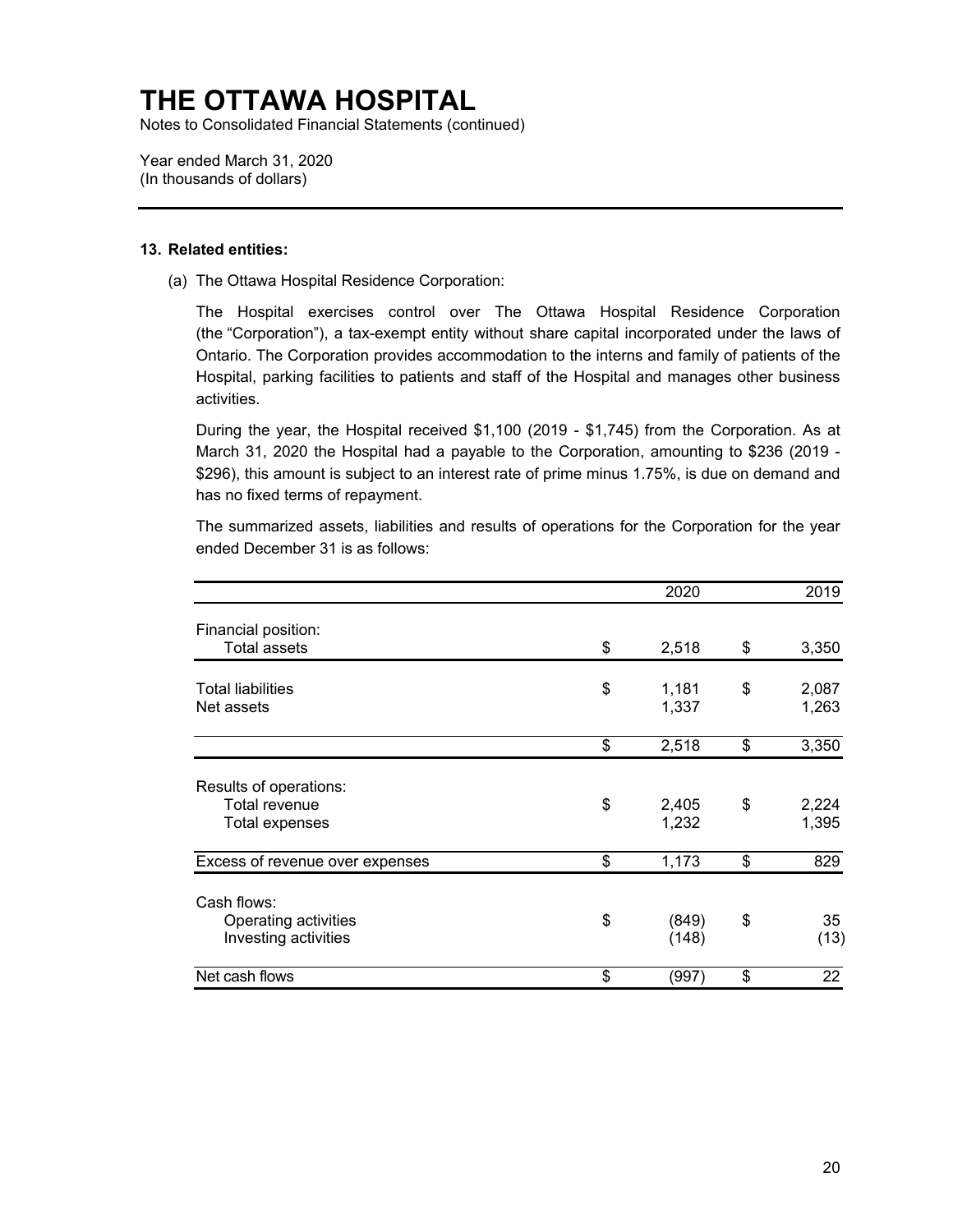Notes to Consolidated Financial Statements (continued)

Year ended March 31, 2020 (In thousands of dollars)

#### **13. Related entities (continued):**

(b) The Ottawa Hospital Foundation:

The Hospital has an economic interest in The Ottawa Hospital Foundation (the "Foundation"), a tax-exempt entity without share capital incorporated under the laws of Ontario. The Foundation was established to raise, receive, maintain and manage funds to be distributed towards various programs and capital projects of the Hospital.

 recorded by the Hospital at no value. Prior to January 1, 2020, the Hospital provided the During the year, the Hospital received \$11,176 (2019 - \$5,099) from the Foundation. As at March 31, 2019, the Hospital had a capital grant receivable from the Foundation amounting to \$2,001 (2019 - \$1,956), an endowment and funds in trust receivable of \$666 (2019 - \$682), and \$960 (2019 - \$387) related to other operating expenses paid by the Hospital on behalf of the Foundation. In addition, the Foundation donated gifts-in-kind to the Hospital, which were Foundation with office premises without charge. Beginning January 1, 2020, the Hospital leased space to the Foundation at a total annual cost of \$62.

(c) Ottawa Hospital Research Institute:

The Hospital has an economic interest in the Ottawa Hospital Research Institute (the "Institute"). The Institute carries on and exclusively promotes scientific research and experimental development for the benefit of the general public. The Institute is a tax-exempt entity incorporated under the laws of Ontario.

As at March 31, 2020, the Hospital had an operational payable to the Institute amounting to \$478 (2019 – \$862). During the year, the Hospital provided \$7,506 (2019 - \$7,336) of base funding in support of resources to the Institute, and \$Nil (2019 - \$1,000) to be used to address financial challenges in the current or future fiscal years. The Hospital also provided \$170 (2019 - \$230) for specific operating expenditures to the Institute. These amounts are recorded in supplies and other operating expenses on the consolidated statement of operations.

(d) Eastern Ontario Regional Laboratory Association Inc.:

The Hospital is a founding member of Eastern Ontario Regional Laboratory Association Inc. ("EORLA"). EORLA was established to provide specialized laboratory services to the sixteen member hospitals on a cost of service basis.

At March 31, 2020, the Hospital had an economic interest of \$2,074 (2019 - \$2,013) of total net assets of \$3,578 (2019 - \$3,452). The Hospital also had a capital grant receivable from EORLA in the amount of \$5,494 (2019 - \$5,494) relating to construction of a regional laboratory and investments in capital equipment. The Hospital also has an operational receivable of \$6,197 (2019 - \$4,963) at year end.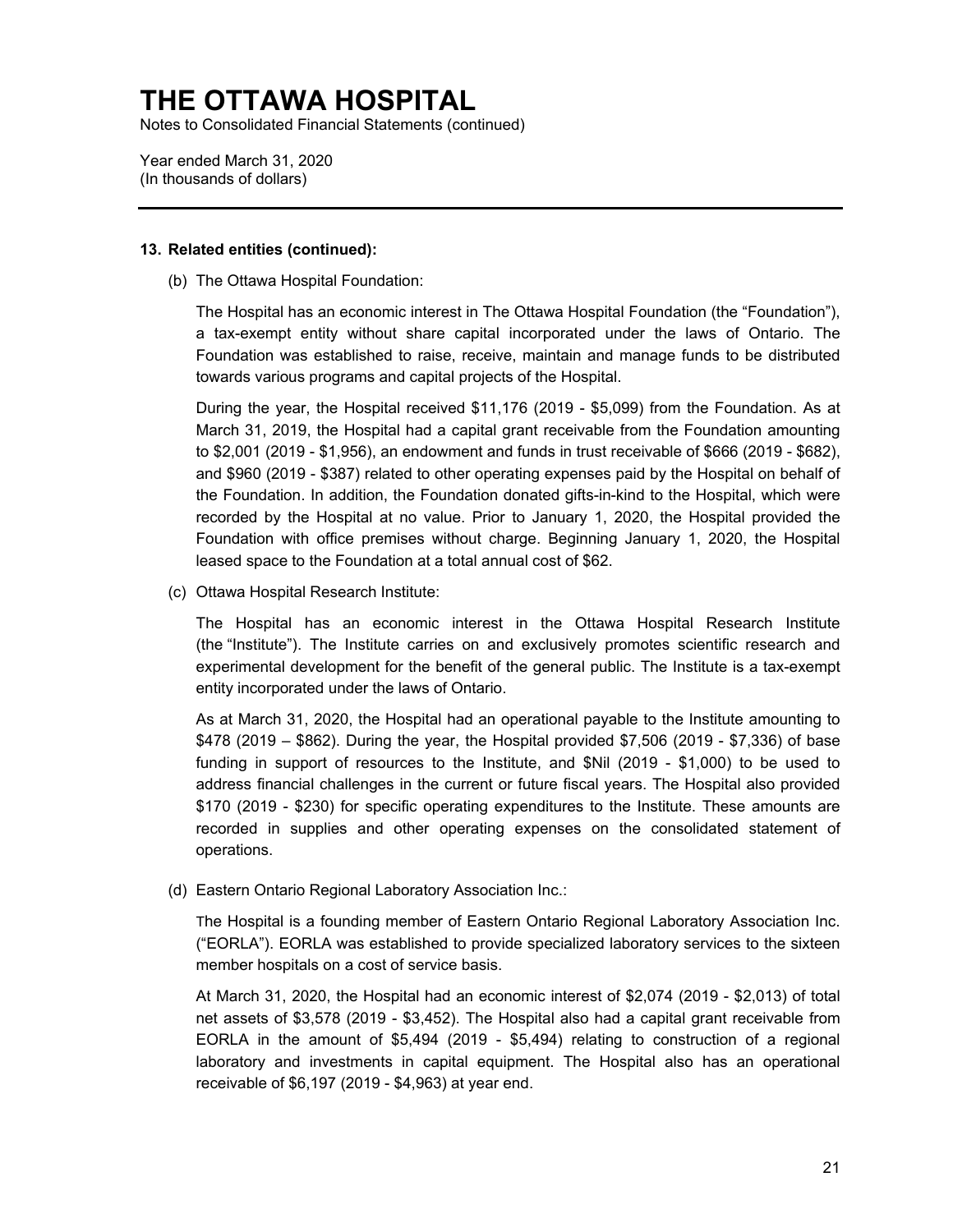Notes to Consolidated Financial Statements (continued)

Year ended March 31, 2020 (In thousands of dollars)

#### **13. Related entities (continued):**

(e) Auxiliaries and Association:

The Hospital has an economic interest in the Ottawa Civic Hospital Auxiliary, the Riverside Hospital Auxiliary and the Friends of the Ottawa General Hospital (the "Auxiliaries") and the Rehabilitation Centre Volunteer Association (the "Association"). The object of the Auxiliaries and the Association is to raise and receive funds to be distributed towards various programs and capital projects of the Hospital and its related Foundations. The Auxiliaries and the Association are tax-exempt entities. The Auxiliaries were created under the laws of Ontario.

(f) Ottawa Regional Hospital Linen Services Incorporated:

The Hospital is a founding member of the Ottawa Regional Hospital Linen Services Incorporated ("ORHLS"). ORHLS was established to provide laundry services to member hospitals on a cost of service basis.

At March 31, 2020, the Hospital had an economic interest of \$6,095 (2019 - \$7,465) of total net assets of \$10,372 (2019 - \$13,016).

For the year ended March 31, 2020, the Hospital provided \$6,800 (2019 - \$7,374) to ORHLS for linen services. These amounts have been included in supplies and other operating expenses on the consolidated statement of operations.

(g) Ottawa Hospitals Food Association (formerly Healthcare Food Services Inc.)

The Hospital was a founding member of Healthcare Food Services Inc. ("HFS"). HFS was established to provide food services to member hospitals on a cost of service basis.

For the year ended March 31, 2020, the Hospital provided \$334 (2019 - \$1,519) to HFS for food services. These amounts have been included in supplies and other on the consolidated statement of operations.

On May 13, 2019, the Board of Directors of HFS finalized the sale of substantially all of the assets of HFS to a third party purchaser. As unanimously agreed upon by the Member Hospitals and the Board of Directors of HFS, the net proceeds of the HFS sale will be distributed to each of the member Hospital's respective Foundations. Effective the date of sale, HFS changed its operating name to Ottawa Hospitals Food Association ("OHFA").

On November 8, 2019, The Board of Directors of OHFA approved a motion to distribute \$10,000 to the member hospital Foundations based on their share. The Ottawa Hospital Foundation share of the distribution is 54.94%, and the Foundation received a donation of \$5,495 in March 2020. The Ottawa Hospital Foundation distributed this donation as a grant to the Hospital in March 2020.

At March 31, 2020, the Hospital had an economic interest of \$3,032 in OHFA (2019 - \$5,035 in HFS) of total net assets of \$5,517 (2019 - \$8,722).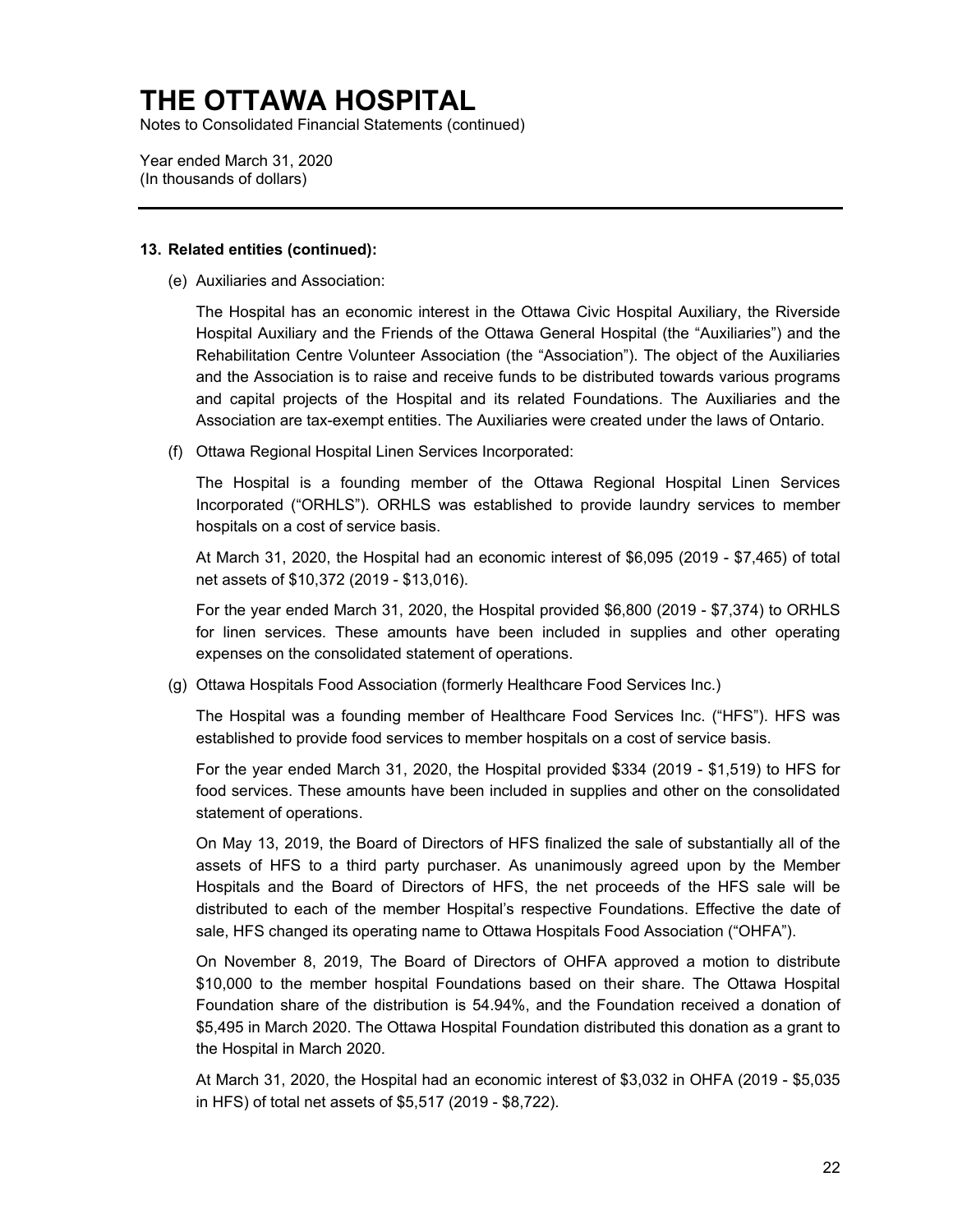Notes to Consolidated Financial Statements (continued)

Year ended March 31, 2020 (In thousands of dollars)

#### **13. Related entities (continued):**

(h) Champlain Health Supply Services:

The Hospital is a founding member of Champlain Health Supply Services ("CHSS"). CHSS was established to implement shared service collaboration for the hospitals in the Champlain Region that will integrate the operations of sourcing, procurement and logistics across the region.

As at March 31, 2020, the Hospital had a payable of \$41 (2019 - \$45) to CHSS relating to expenses paid by CHSS on behalf of the Hospital. These amounts are recorded in supplies and other operating expenses on the consolidated statement of operations.

(i) University of Ottawa Heart Institute related parties:

By virtue of its interest in the University of Ottawa Heart Institute, The Ottawa Hospital is related to the following entities as described below.

(i) Ottawa Heart Institute Research Corporation:

The Ottawa Heart Institute Research Corporation ("OHIRC") is incorporated without share capital under the Canada Not-for-Profit Corporations Act. The purpose of the OHIRC is to conduct, acquire, solicit or receive research money to operate and maintain laboratories and a research facility. The OHIRC is a registered charity and, as such, is exempt from income taxes under subsection 149(1)(l) of the Income Tax Act (Canada). In addition, the OHIRC is classified as a non-profit corporation for scientific research and experimental development as defined in subsection 149(1)(l) of the Income Tax Act (Canada).

 in accounts receivable is \$202 (2019 - \$283) relating to construction projects and other The University of Ottawa Heart Institute has an economic interest in the OHIRC. Included costs incurred on behalf of the OHIRC. Included in accounts payable is \$2,810 (2019 - \$1,726) relating to payroll and other support costs incurred by the OHIRC. These amounts are non-interest bearing and have no specified terms of repayment. During the period, the University of Ottawa Heart Institute provided \$5,613 (2019 - \$4,520) of base funding in support of research to the OHIRC. These amounts are recorded in supplies and other expenses on the statement of operations.

These transactions are considered to be in the normal course of operations and are measured at the exchange amount.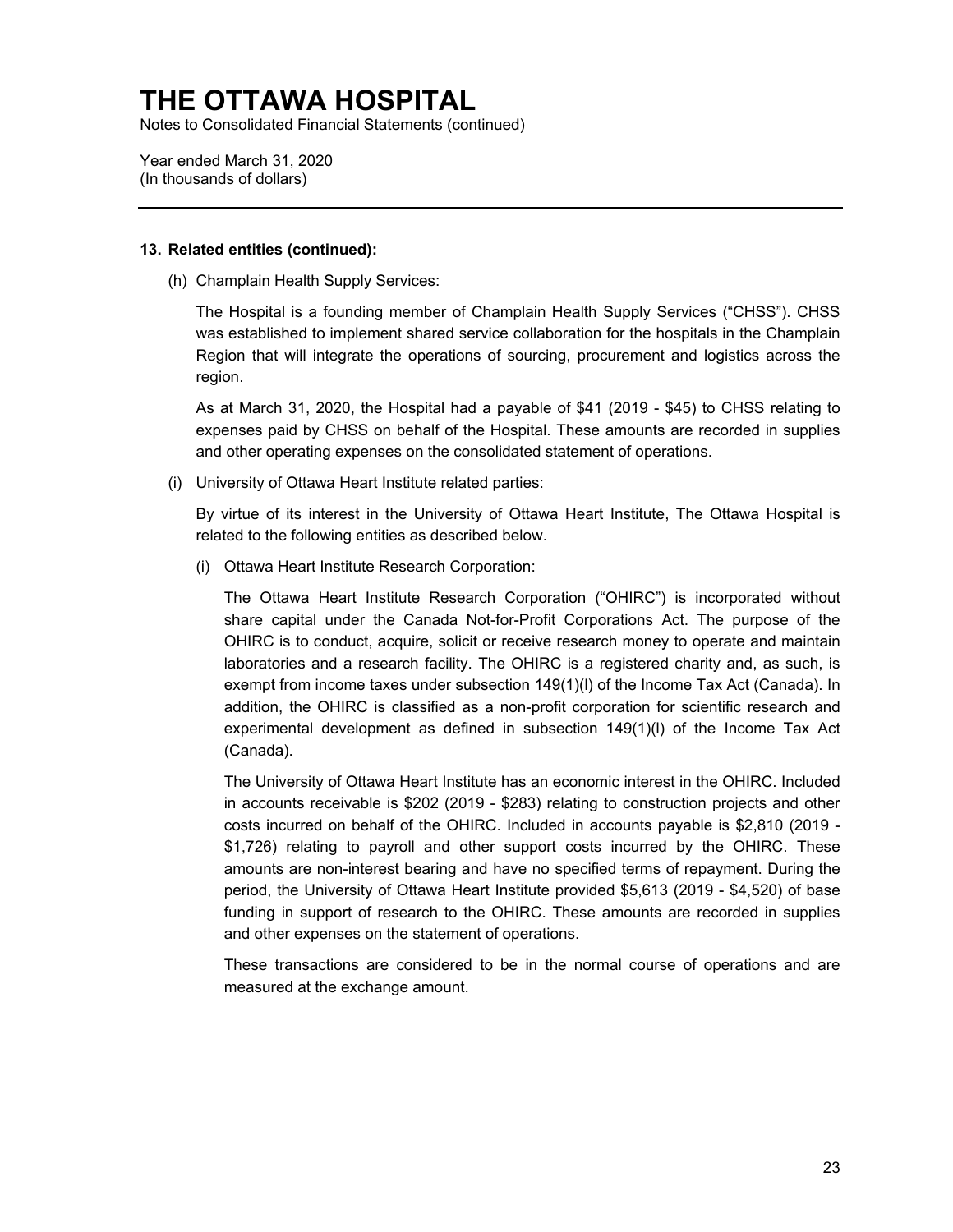Notes to Consolidated Financial Statements (continued)

Year ended March 31, 2020 (In thousands of dollars)

#### **13. Related entities (continued):**

- (i) University of Ottawa Heart Institute related parties (continued):
	- (ii) University of Ottawa Heart Institute Foundation:

The University of Ottawa Heart Institute Foundation ("UOHIF") is incorporated without share capital under the Canada Not-for-Profit Corporations Act. UOHIF coordinates and promotes fundraising and endowment activities to support and fund research, patient care, education and other activities concerning cardiovascular health at the University of Ottawa Heart Institute and the OHIRC. UOHIF is a registered charity and, as such, is exempt from income taxes under subsection 149(1)(l) of the Income Tax Act (Canada).

The University of Ottawa Heart Institute has an economic interest in the UOHIF as the UOHIF holds resources that are used to benefit the University of Ottawa Heart Institute. Included in capital grants receivable is \$22 (2019 - \$Nil) owing from UOHIF. Included in accounts payable is \$Nil (2019 - \$1,746) owing to UOHIF. During the period, the University of Ottawa Heart Institute recorded \$17,762 (2019 - \$8,151) of funding received or receivable from UOHIF to support clinical programs, equipment purchases, and capital programs.

The University of Ottawa Heart Institute has guaranteed, in the form of a second ranking security in all of its personal property, a credit facility the UOHIF has entered into with its corporate banker to provide up to \$20,000 in borrowing subject to the UOHIF cash flow requirements. The outstanding balance at year end was \$8,188 (2019 - \$9,105).

(iii) Alumni and Auxiliary:

The University of Ottawa Heart Institute is also related to the Ottawa Heart Institute Alumni Association (the "Alumni") and the Heart Institute Auxiliary (the "Auxiliary"). The object of the Auxiliary and the Alumni is to raise and receive funds to be distributed towards various programs and capital projects of the University of Ottawa Heart Institute, OHIRC and the UOHIF. The Auxiliary and Alumni are tax-exempt entities created under the laws of Ontario.

These related party transactions are considered to be in the normal course of operations and are measured at the exchange amount.

#### **14. Commitments, contingencies and guarantees:**

(a) The nature of the Hospital's activities is such that there is usually litigation pending or in process at any time. With respect to claims at March 31, 2020, management believes the Hospital has valid defenses and appropriate insurance coverage in place. In the event any claims are successful, management believes that such claims are not expected to have a material effect on the Hospital's financial position.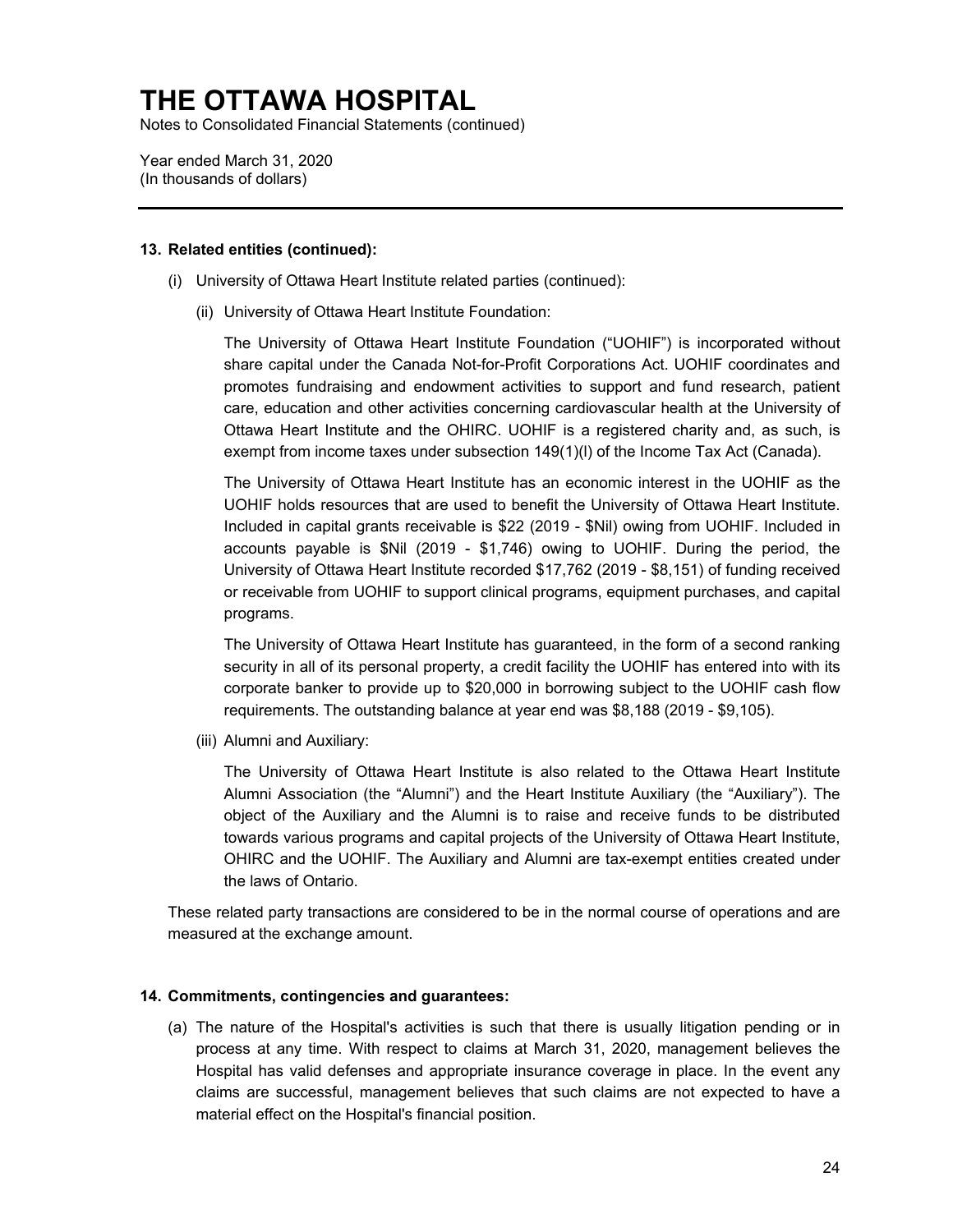Notes to Consolidated Financial Statements (continued)

Year ended March 31, 2020 (In thousands of dollars)

#### **14. Commitments, contingencies and guarantees (continued):**

- (b) A group of hospitals, including the Hospital, have formed the Healthcare Insurance Reciprocal of Canada ("HIROC"). HIROC is registered as a Reciprocal pursuant to provincial Insurance Acts which permit persons to exchange with other persons reciprocal contracts of indemnity insurance. HIROC facilitates the provision of liability insurance coverage to health care organizations in the provinces and territories where it is licensed. Subscribers pay annual premiums, which are actuarially determined, and are subject to assessment for losses in excess of such premiums, if any, experienced by the group of subscribers for the year in which they were a subscriber. No such assessments were required during the year ended March 31, 2020.
- (c) As a result of the sale of HFS on May 13, 2019, all outstanding debt has been settled, resulting in the Hospital no longer having a guarantee with respect to HFS or OHFA. At March 31, 2020, OHFA had \$Nil (2019 - \$2,615) outstanding on an available line of credit of \$2,030 (2019 - \$4,615).

As part of the closing conditions, the Hospital has committed to continue to purchase food products from the acquirer through an agreed upon supply agreement for three years ending May 2022.

- (d) To the extent permitted by law the Hospital indemnifies present and former directors and officers against certain claims that may be made against them as a result of their service as directors or officers. The Hospital purchases directors' and officers' liability insurance that may be available in certain instances. The nature and likelihood of these arrangements preclude the Hospital from making a reasonable estimate of the maximum potential amount the Hospital could be required to pay to counterparties. The Hospital believes the likelihood that it will incur significant liability under these arrangements is remote and accordingly, no amount has been recorded in the consolidated financial statements for these guarantees.
- (e) At March 31, 2020, the Hospital has an environmentally contaminated site and has not recorded a liability for remediation costs as the probability and the measurement of such costs are indeterminable at this time.
- (f) At March 31, 2020, the Hospital has construction-in-progress recorded in capital assets of \$20,766 (2019 - \$86,750) and health information system in development of \$Nil (2019 - \$74,973). The cost to complete the construction-in-progress is estimated at \$23,189 (2019 - \$60,628) and the health information system at \$Nil (2019 - \$73,471) as the project was completed during the fiscal year 2020. As explained in Note 4(c), on January 18, 2020 the Hospital achieved substantial completion on a major facility expansion project. The unrecorded cost to complete as of March 31, 2020 was \$2,199.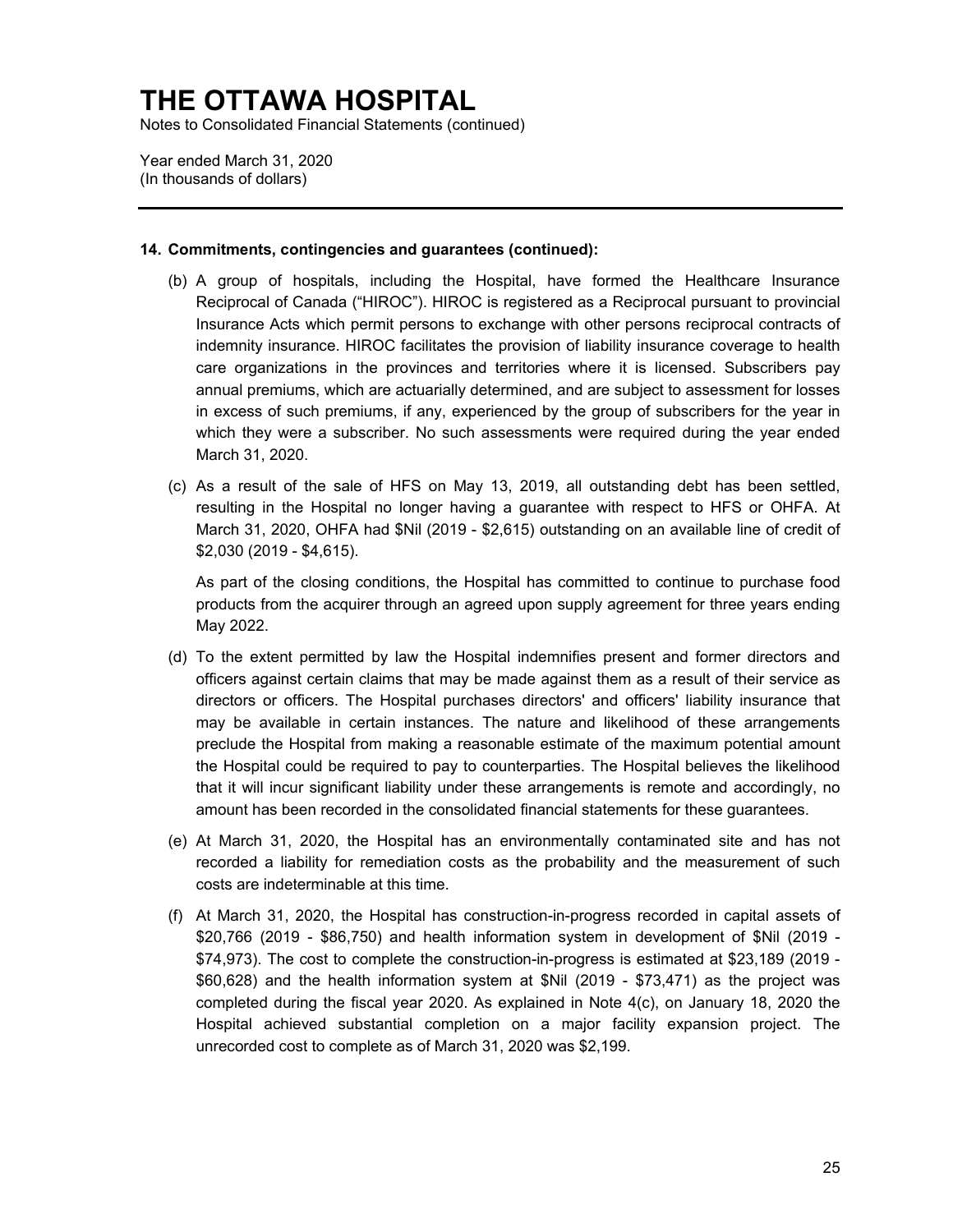Notes to Consolidated Financial Statements (continued)

Year ended March 31, 2020 (In thousands of dollars)

### **14. Commitments, contingencies and guarantees (continued):**

(g) The Hospital is a member of the Ottawa Health Sciences Centre Inc. ("OHSC"). The OHSC was established to provide oversight and direction for the maintenance of the lands where The Ottawa Hospital, Children's Hospital of Eastern Ontario, University of Ottawa and The Ottawa Children's Treatment Centre are located.

As a member of the OHSC, the Hospital is party to a Thermal Energy Agreement ("TEA") with Trans/Alta Corporation for the purchase of thermal energy for heating and humidifying the Hospital. In 2009, the TEA was re-negotiated and resulted in a ten-year extension of its term from January 1, 2013 to January 1, 2023.

- (h) The Hospital, in conjunction with the Ministry of Health, has undertaken a major capital redevelopment project to build a new campus for the Ottawa Hospital. The new campus will enable the Hospital to offer a state-of-the-art medical and research facility to meet the growing healthcare needs of the people of Ottawa and the surrounding communities. The Hospital is currently in the proposal and master plan stage of the project.
- (i) The Hospital has operating lease agreements with future minimum annual payments as follows:

| 2021       | \$<br>5,441  |
|------------|--------------|
| 2022       | 4,816        |
| 2023       | 3,395        |
| 2024       | 2,764        |
| 2025       | 2,368        |
| Thereafter | 1,363        |
|            |              |
|            | \$<br>20,147 |

### **15. ConnectingOntario Northern and Eastern Region Program:**

On November 20, 2014, the Hospital entered into an Implementation Transfer Payment Agreement (the "TPA") with e-Health Ontario to help establish a region-wide governance and collaborative delivery model, known as the ConnectingOntario Northern and Eastern Region ("NER") program (formerly known as the Connecting Northern & Eastern Ontario ("cNEO") program).

The NER program was completed on March 31, 2019 and as a result, the NER program revenue and expenses of \$Nil were recognized in 2020 (2019 - \$3,730). As at March 31, 2020 the Hospital had accounts receivable of \$Nil (2019 - \$108) for funds advanced to service delivery partners but not yet spent on the NER program.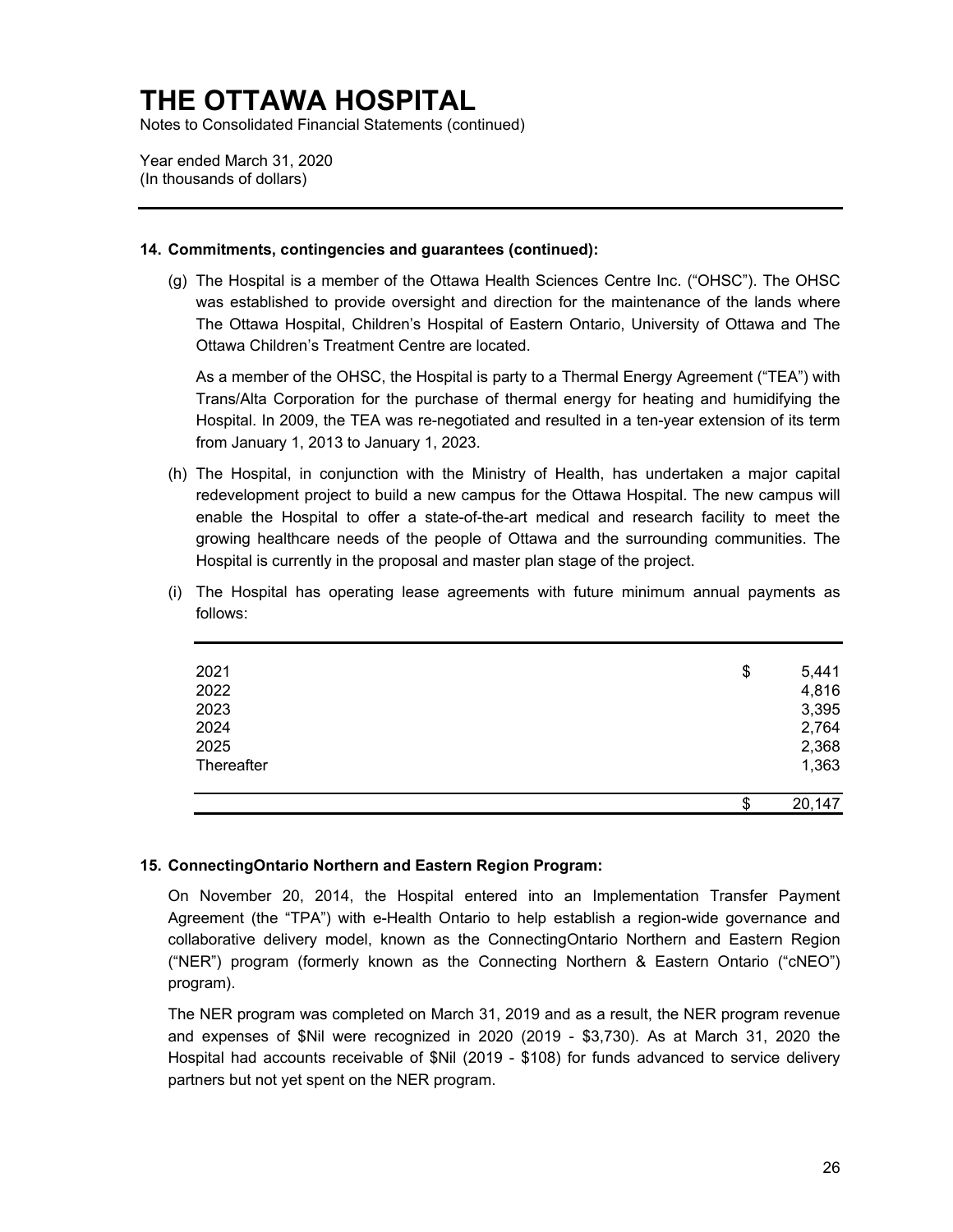Notes to Consolidated Financial Statements (continued)

Year ended March 31, 2020 (In thousands of dollars)

#### **16. Comparative information:**

Certain 2019 comparative information has been reclassified to conform with consolidated financial statement presentation adopted for 2020.

#### **17. Impact of Coronavirus COVID-19 Pandemic:**

On March 11, 2020, the World Health Organization declared the Coronavirus COVID-19 (COVID-19) outbreak a pandemic which resulted in a series of public health and emergency measures that have been put in place.

As a result of the Hospital's COVID-19 response, the Hospital experienced a change in demand for its services and worked diligently to mitigate the financial impacts while carrying out its response to the impacts of COVID-19.

*a) Current year transactions:* 

For the year ended March 31, 2020, the Ministry of Health of Ontario allowed Ontario Hospitals to redirect unused amounts from certain funded programs towards COVID-related expenses. In the year, the Hospital incurred COVID-related incremental expenses. These amounts have been recorded in various expense captions in the statement of operations as determined by the nature of the expense. Accounts receivable balances as at March 31, 2020 include \$3,957 due from the Ministry of Health of Ontario, specifically related to COVID-19 purchases.

*b) Subsequent events related to COVID-19:* 

The Ministry has also committed to providing additional funding to Ontario Hospitals for COVID-related operating and capital costs in the subsequent period. At the date of approval of these financial statements, the amount, timing and eligibility criteria for this funding is not known. As such, an estimate of the financial effect of this funding is not practicable at this time.

*c) Impact of COVID-19 on financial risks:* 

The COVID-19 pandemic has impacted the financial risks of the Hospital as follows:

i) Credit risk:

Credit risk has increased due to the greater uncertainty surrounding the collectability of accounts receivable from non-Canadian government entities, including individuals, businesses and foreign entities because of the economic slowdown and changes in operations caused by COVID-19. The Hospital is mitigating this risk by closely monitoring these receivables and by entering transactions with credit-worthy counterparties. The Hospital has updated its allowance for doubtful accounts to include considerations related to COVID-19.